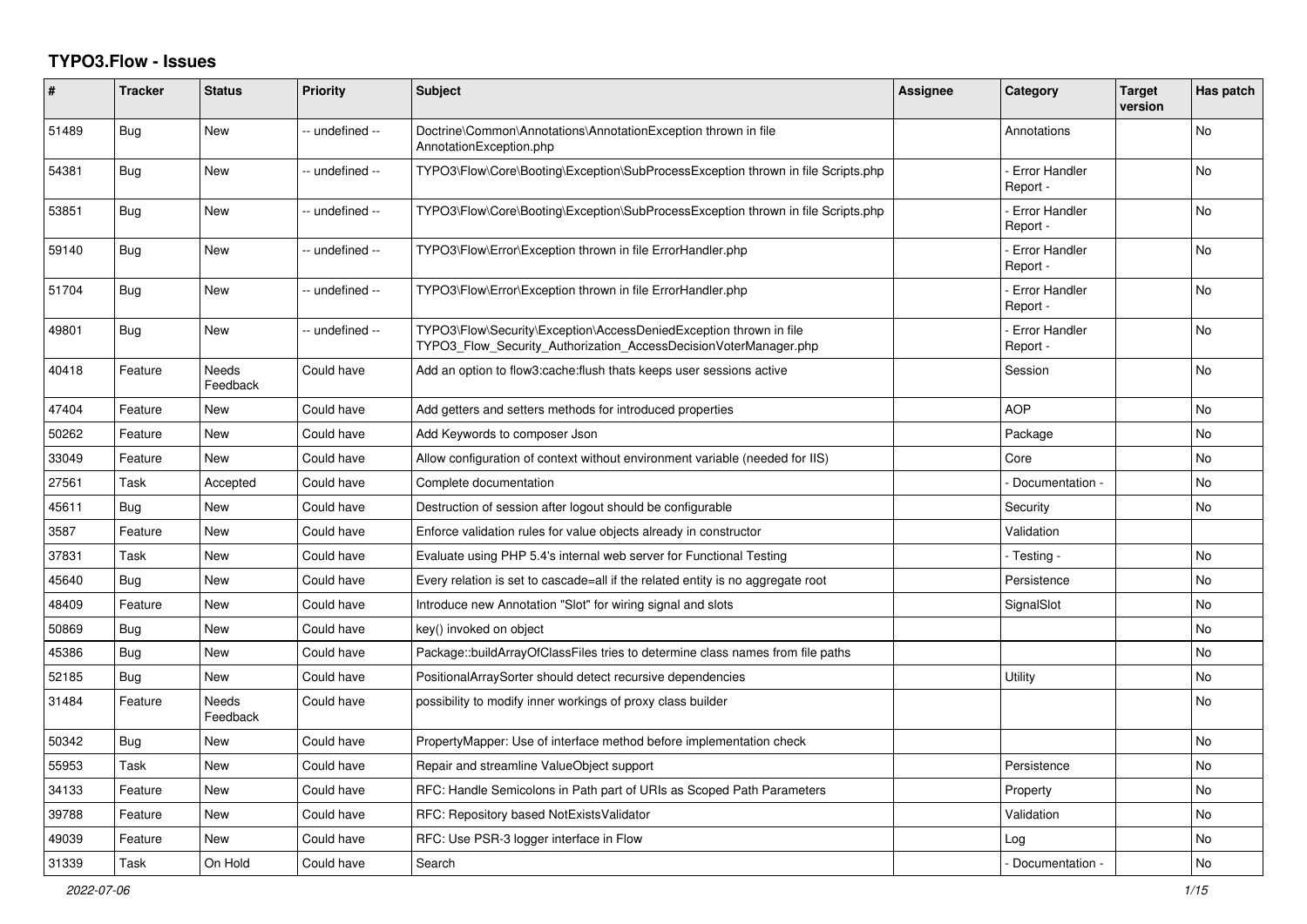| #     | <b>Tracker</b> | <b>Status</b>       | <b>Priority</b> | Subject                                                                                                    | <b>Assignee</b>        | Category                  | <b>Target</b><br>version | Has patch |
|-------|----------------|---------------------|-----------------|------------------------------------------------------------------------------------------------------------|------------------------|---------------------------|--------------------------|-----------|
| 8981  | Feature        | New                 | Could have      | Security/Performance: Provide Webserver Configuration file for common webservers -<br>do not use .htaccess |                        |                           |                          |           |
| 38222 | Feature        | New                 | Could have      | Step execution signals with concrete name                                                                  |                        | Core                      |                          | No        |
| 55719 | Feature        | <b>New</b>          | Could have      | Support additional Resource Folders                                                                        |                        |                           |                          | No        |
| 46050 | Feature        | New                 | Could have      | To decouple log file writing at Logger->logException                                                       |                        | Loa                       |                          | No        |
| 52005 | <b>Bug</b>     | New                 | Could have      | TYPO3\Flow\Error\Exception thrown in file ErrorHandler.php                                                 |                        | Error Handler<br>Report - |                          | No        |
| 54181 | <b>Bug</b>     | New                 | Could have      | Use date_default_timezone_get() instead of ini_get('date.timezone')                                        |                        | Core                      |                          | Yes       |
| 35388 | Feature        | New                 | Could have      | Use the current package as default for translations within controllers                                     |                        | 118n                      |                          | No        |
| 64842 | Feature        | New                 | Could have      | Validation of Property should also happen before Property Mapping.                                         |                        |                           |                          | No        |
| 45851 | Feature        | Needs<br>Feedback   | Could have      | Allow referencing environment variables in Settings.yaml                                                   | Adrian Föder           |                           |                          | No        |
| 49025 | Task           | <b>Under Review</b> | Could have      | Dynamic locale detection / determination                                                                   | Adrian Föder           | 118n                      | 2.1                      | No        |
| 47339 | Feature        | Needs<br>Feedback   | Could have      | Allow RequestHandlers to get the current Request injected                                                  | Alexander Berl         | Http                      |                          | No        |
| 6602  | Feature        | New                 | Could have      | Implement after invocation handling                                                                        | Andreas Förthner       | Security                  |                          |           |
| 6601  | Task           | On Hold             | Could have      | Introduce a new roles definition syntax including runtime constraints                                      | Andreas Förthner       | Security                  |                          |           |
| 8923  | Task           | <b>Under Review</b> | Could have      | Provide a Nginx Server Configuration for FLOW3                                                             | Christian Müller       | Documentation -           | 1.1.1                    | No        |
| 55793 | Feature        | <b>Under Review</b> | Could have      | Add Support for groupBy                                                                                    | Kerstin<br>Huppenbauer | Persistence               |                          | No        |
| 37885 | Feature        | New                 | Could have      | Add CLI to show the object-configuration for a FLOW3 object-name                                           | <b>Martin Ficzel</b>   | Cli                       |                          | No        |
| 50901 | Feature        | New                 | Should have     | @IgnoreValidation also for class fields                                                                    |                        | Validation                |                          | No        |
| 39910 | Feature        | Accepted            | Should have     | Ability to query user based on roles                                                                       |                        | Security                  |                          | No        |
| 28319 | Bug            | Needs<br>Feedback   | Should have     | Access denied will be logged at the wrong location in nested calls                                         |                        | Security                  |                          | No        |
| 39088 | Feature        | New                 | Should have     | Add a sqnalslot before compilation                                                                         |                        | Core                      |                          | No        |
| 62740 | <b>Bug</b>     | New                 | Should have     | Add check on literal in TypeHandlingUtility::isCollectionType                                              |                        | Utility                   |                          | No        |
| 43082 | Feature        | Needs<br>Feedback   | Should have     | Add CLI support for scaffolding models, views, controller                                                  |                        |                           |                          | No        |
| 43841 | Feature        | New                 | Should have     | Add package support to validation errors                                                                   |                        |                           |                          | No        |
| 36955 | Feature        | New                 | Should have     | Add type filter to var dump()                                                                              |                        | Error                     |                          | No        |
| 46216 | Feature        | New                 | Should have     | Add wincache cache backend                                                                                 |                        | Cache                     |                          | No        |
| 46816 | Feature        | New                 | Should have     | Add xcache cache backend                                                                                   |                        | Cache                     |                          | No        |
| 58579 | Feature        | New                 | Should have     | Adding own environment constants to Flow                                                                   |                        |                           | 2.x                      | No        |
| 51459 | Feature        | New                 | Should have     | Allow catching of particular exceptions on property mapping                                                |                        | <b>MVC</b>                |                          | No        |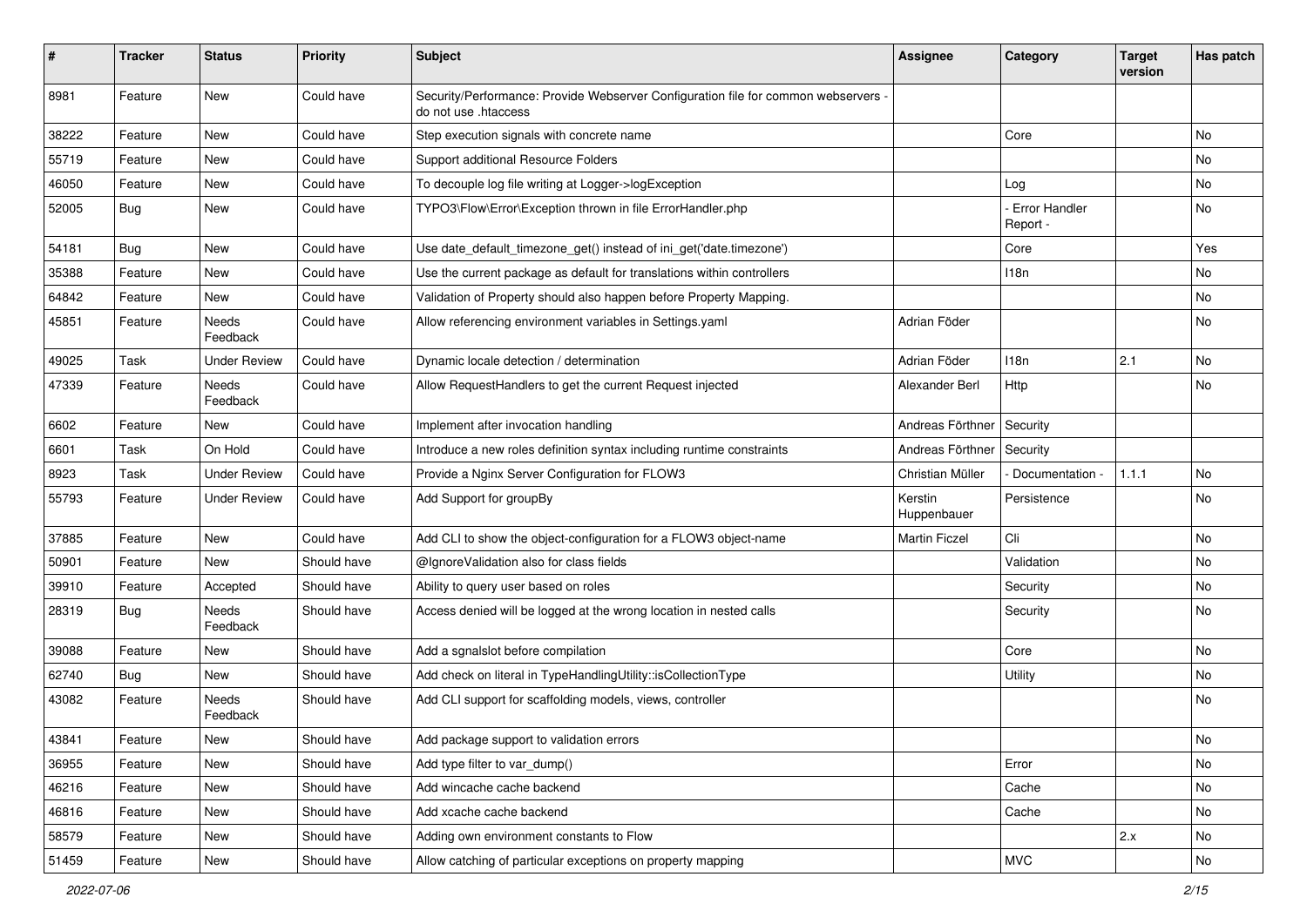| #     | Tracker    | <b>Status</b>       | <b>Priority</b> | <b>Subject</b>                                                                                     | <b>Assignee</b> | Category    | <b>Target</b><br>version | Has patch |
|-------|------------|---------------------|-----------------|----------------------------------------------------------------------------------------------------|-----------------|-------------|--------------------------|-----------|
| 57763 | Feature    | <b>New</b>          | Should have     | Allow controller / package / action as params in<br>\TYPO3\Fluid\ViewHelpers\Form\ButtonViewHelper |                 |             |                          | No        |
| 28231 | Feature    | New                 | Should have     | Allow output to STDERR for CLI Response                                                            |                 | <b>MVC</b>  |                          |           |
| 49050 | Feature    | <b>New</b>          | Should have     | Allow Subqueries in QueryInterface                                                                 |                 | Persistence |                          | No        |
| 55954 | <b>Bug</b> | New                 | Should have     | Associations to ValueObjects should not be cascade all'd                                           |                 |             |                          | No        |
| 36508 | <b>Bug</b> | New                 | Should have     | AuthenticationProvider Request Patterns                                                            |                 | Security    |                          | No        |
| 33587 | Feature    | New                 | Should have     | Automatically remove unused Resources                                                              |                 | Resource    |                          | No        |
| 55199 | Feature    | New                 | Should have     | Avoid Buffering of Shell output                                                                    |                 | Cli         |                          | No        |
| 59023 | Bug        | <b>New</b>          | Should have     | BooleanConverter should not convert empty values to boolean                                        |                 | Property    |                          | No        |
| 54446 | <b>Bug</b> | New                 | Should have     | Cache filebackend 'include once'                                                                   |                 | Cache       |                          | No        |
| 58744 | <b>Bug</b> | New                 | Should have     | Can not split configuration in settings.yaml                                                       |                 |             |                          | No        |
| 52430 | <b>Bug</b> | New                 | Should have     | Cannot convert from UUID to auto-increment ID                                                      |                 |             |                          | No        |
| 41414 | Task       | Needs<br>Feedback   | Should have     | Check packageKey naming / file structure below Packages/Vendor                                     |                 | Package     |                          | No        |
| 8463  | Feature    | New                 | Should have     | Check security policy for objects reconstituted in the session scope                               |                 | Security    |                          |           |
| 8462  | Feature    | New                 | Should have     | Check subobjects in query rewriting                                                                |                 | Security    |                          |           |
| 52909 | <b>Bug</b> | New                 | Should have     | Class Loader fallback to non-proxy hides fatal errors                                              |                 | Core        |                          | No        |
| 53533 | <b>Bug</b> | <b>New</b>          | Should have     | Class reflection assumes reverse PSR-0, can lead to fail in autoloader                             |                 | Reflection  |                          | No        |
| 30428 | Feature    | New                 | Should have     | Cloning of request arguments                                                                       |                 | <b>MVC</b>  |                          |           |
| 46910 | Feature    | New                 | Should have     | Composer integration - PackageStates.php                                                           |                 |             |                          | No        |
| 57437 | <b>Bug</b> | New                 | Should have     | Composer package replacement is not supported                                                      |                 | Package     |                          | No        |
| 59442 | <b>Bug</b> | <b>Under Review</b> | Should have     | Composite primary keys including foreign entity don't work                                         |                 | Persistence |                          | No        |
| 33710 | Feature    | New                 | Should have     | Configuration based on Domain                                                                      |                 |             |                          | No        |
| 53224 | <b>Bug</b> | New                 | Should have     | Constructor in subclass breaks call chain leading to missing identifier / uuid                     |                 | Object      |                          | No        |
| 56573 | <b>Bug</b> | New                 | Should have     | Converting by Flow\Identity                                                                        |                 | Persistence |                          | No        |
| 46066 | Bug        | New                 | Should have     | Currency formatter uses wrong format for ISO 4217 currency codes                                   |                 | 118n        |                          | No.       |
| 51286 | Task       | New                 | Should have     | Custom error views should introduce a controller context somehow                                   |                 |             |                          | No        |
| 44712 | Task       | Accepted            | Should have     | Decouple Argument-Building in the HTTP-Request-Constructor                                         |                 | Http        |                          | No        |
| 51312 | Bug        | New                 | Should have     | Default php error handler generates warning (when loading<br>TYPO3\Flow\Error\Exception class)     |                 | Core        | 2.0                      | No        |
| 48430 | Bug        | New                 | Should have     | Default validator-messages are not correctly formatted                                             |                 |             |                          | No        |
| 44244 | Bug        | New                 | Should have     | defaultOrderings aren't applied on related objects                                                 |                 | Persistence |                          | No        |
| 29425 | Bug        | New                 | Should have     | Deletion of a blog post with resources fails with FK constraint error                              |                 | Persistence |                          |           |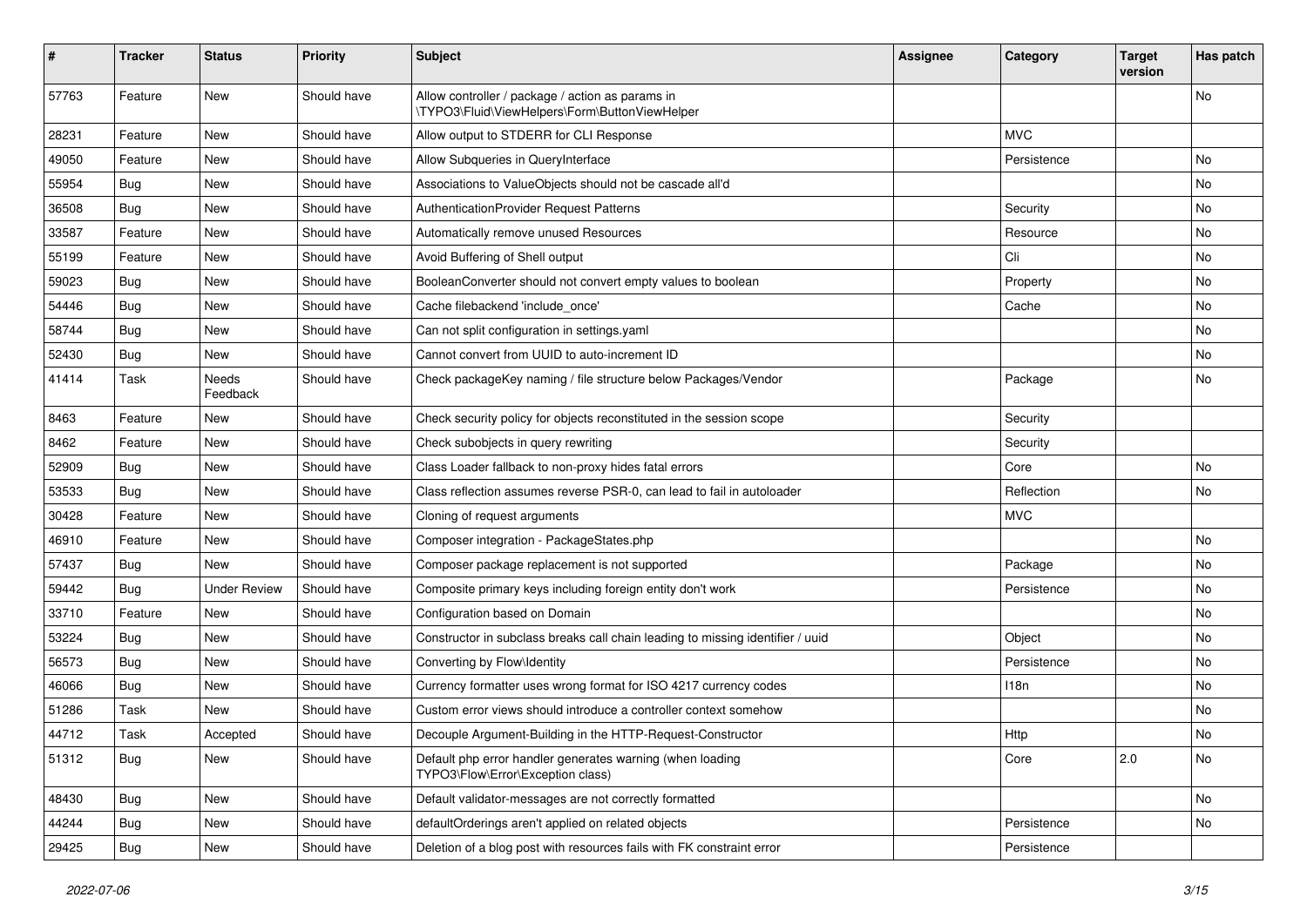| ∦     | <b>Tracker</b>   | <b>Status</b>            | <b>Priority</b> | Subject                                                                                       | <b>Assignee</b> | Category                  | <b>Target</b><br>version | Has patch |
|-------|------------------|--------------------------|-----------------|-----------------------------------------------------------------------------------------------|-----------------|---------------------------|--------------------------|-----------|
| 46823 | Task             | Accepted                 | Should have     | Detect APC and APCu correctly                                                                 |                 | Cache                     |                          | No        |
| 55831 | Feature          | <b>New</b>               | Should have     | Different scenarios for session settings                                                      |                 |                           |                          | No        |
| 58408 | Task             | New                      | Should have     | Disable manualy persisting                                                                    |                 |                           |                          | No        |
| 51188 | Bug              | New                      | Should have     | Doctrine does not respect AOP-injected properties                                             |                 | Persistence               |                          | <b>No</b> |
| 42465 | Task             | New                      | Should have     | Document i18n settings                                                                        |                 | Documentation -           | 2.0.1                    | No        |
| 44148 | Bug              | <b>New</b>               | Should have     | Documentation for executeCommand() needs clarification                                        |                 |                           | 2.0.1                    | <b>No</b> |
| 53177 | Feature          | New                      | Should have     | entity resource policy value support for `this`                                               |                 | Security                  |                          | No        |
| 47236 | <b>Bug</b>       | <b>Needs</b><br>Feedback | Should have     | Error at offset 6279 of 6338                                                                  |                 |                           |                          | No        |
| 43967 | Bug              | New                      | Should have     | Error in evaluating orphanRemoval in Flow Annotation driver                                   |                 | Persistence               |                          | No        |
| 48873 | <b>Bug</b>       | New                      | Should have     | Error when calling resourceManager->deleteResource on unpublished Resource                    |                 | Error Handler<br>Report - |                          | No        |
| 52945 | Bug              | New                      | Should have     | Excluded classes should only be excluded from reflection but still autoloaded                 |                 |                           |                          | No        |
| 36510 | Feature          | New                      | Should have     | Firewall Redirect?                                                                            |                 |                           |                          | No        |
| 59366 | <b>Bug</b>       | <b>Under Review</b>      | Should have     | fix* lifecycle callbacks should not be registered for unproxied entities                      |                 | Persistence               |                          | No        |
| 47487 | <b>Bug</b>       | New                      | Should have     | Functional test classes in package without classes are not compiled                           |                 | Core                      | 2.0.1                    | No        |
| 31002 | Bug              | New                      | Should have     | Generated __ sleep method handles static properties as members.                               |                 | Reflection                |                          |           |
| 46010 | Bug              | New                      | Should have     | Generating a DiscriminatorMap with base class in different namespace does not work            |                 | Persistence               |                          | No        |
| 47429 | Bug              | New                      | Should have     | Global policy files no longer allowed                                                         |                 | Security                  |                          | No        |
| 56602 | Major<br>Feature | New                      | Should have     | Handling Of Multi Identity Entities                                                           |                 | Persistence               |                          | No        |
| 58184 | Major<br>Feature | New                      | Should have     | HTTP request argument building for different use cases                                        |                 | Http                      |                          | No        |
| 36495 | Bug              | New                      | Should have     | HTTP Response is sent before persistence preventing Exceptions to be displayed on<br>redirect |                 | Persistence               |                          | No        |
| 28136 | Feature          | New                      | Should have     | <b>HTTP Semantics for Transactions and more</b>                                               |                 | Persistence               |                          | No        |
| 51763 | <b>Bug</b>       | New                      | Should have     | HttpRequest always returns content of the current request                                     |                 | Http                      |                          | No        |
| 59084 | Bug              | New                      | Should have     | if 403 Exception show reason                                                                  |                 |                           |                          | No        |
| 41533 | Bug              | Needs<br>Feedback        | Should have     | Ignored object-validation in editAction when redirecting back from updateAction               |                 |                           |                          | No        |
| 6178  | Feature          | New                      | Should have     | Implement FileType and FileSize validators                                                    |                 | Validation                |                          |           |
| 35709 | Task             | New                      | Should have     | Implement global Command aliases                                                              |                 | Cli                       |                          | No        |
| 32985 | Feature          | New                      | Should have     | Implement Processing Rules when merging numerically-indexed arrays                            |                 | Utility                   |                          | No        |
| 33258 | Major<br>Feature | Accepted                 | Should have     | Implement support for Assetic                                                                 |                 |                           |                          | No        |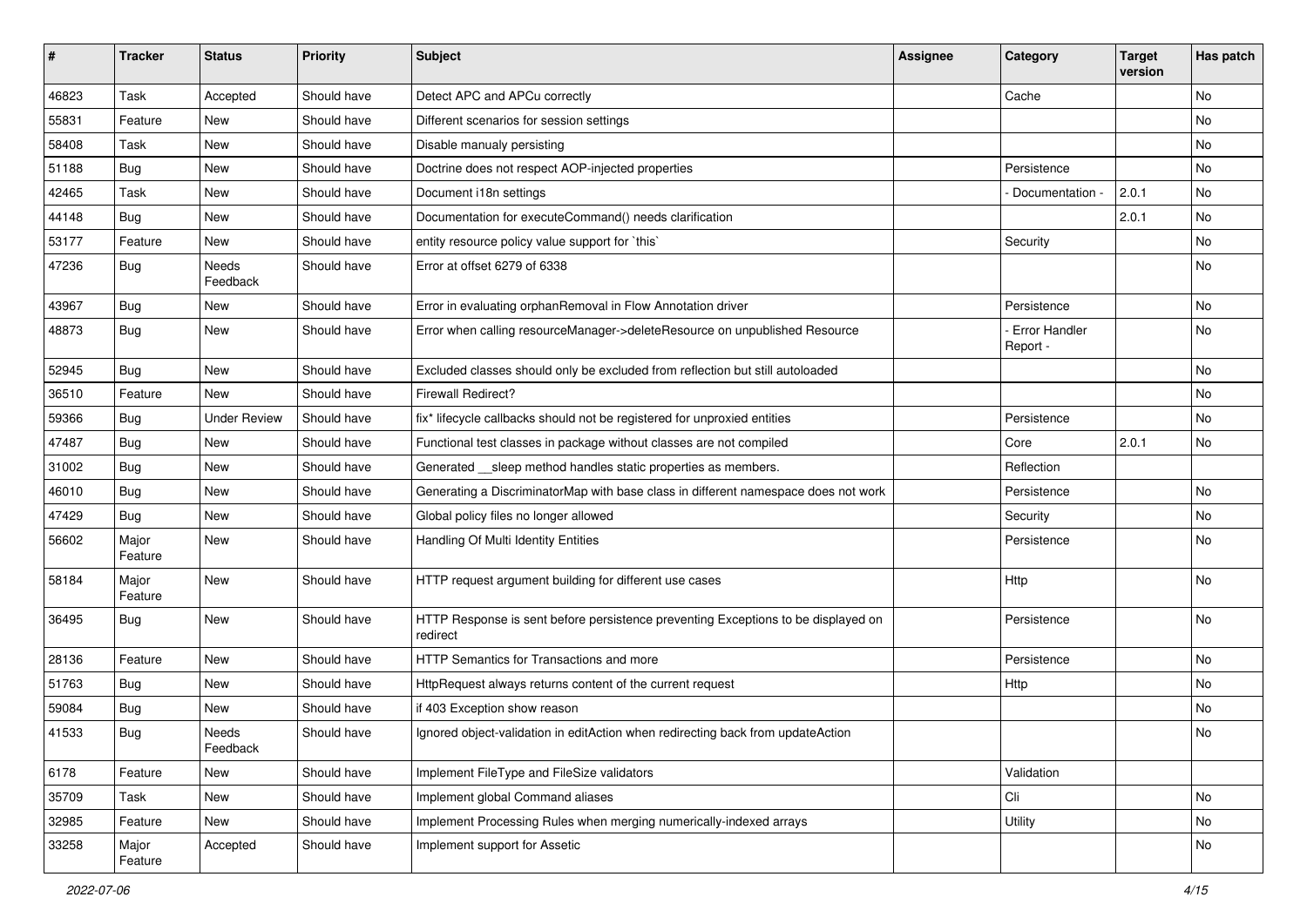| #     | <b>Tracker</b>   | <b>Status</b>       | <b>Priority</b> | <b>Subject</b>                                                                                        | <b>Assignee</b> | Category      | <b>Target</b><br>version | Has patch |
|-------|------------------|---------------------|-----------------|-------------------------------------------------------------------------------------------------------|-----------------|---------------|--------------------------|-----------|
| 3585  | Major<br>Feature | <b>New</b>          | Should have     | Implement support for value objects                                                                   |                 |               |                          | <b>No</b> |
| 47950 | <b>Bug</b>       | New                 | Should have     | import of remote resources                                                                            |                 | Resource      | 2.0.1                    | No        |
| 50382 | Task             | New                 | Should have     | Impossible to use arguments in CLI that are added by overriding<br>initializeCommandMethodArguments() |                 | Command       |                          | No        |
| 46009 | Task             | <b>New</b>          | Should have     | Improve error message for missing class in Flow annotation driver                                     |                 | Persistence   |                          | <b>No</b> |
| 35970 | Task             | New                 | Should have     | Improve performance of Utility/Arrays::integerExplode by using array_map                              |                 |               |                          | No        |
| 51530 | Task             | New                 | Should have     | Improve speed of Files::readDirectoryRecursively using RecursiveDirectoryIterator?                    |                 |               |                          | No        |
| 43541 | <b>Bug</b>       | New                 | Should have     | Incomplete classes path detection for PSR-0                                                           |                 | Core          | 2.0.1                    | No        |
| 41807 | Task             | <b>Under Review</b> | Should have     | Initialize the eventmanager in the EntityManagerInterface                                             |                 | Persistence   |                          | No        |
| 27088 | <b>Bug</b>       | On Hold             | Should have     | initializeObject() is called too early when reconstructing entities                                   |                 | Object        |                          | <b>No</b> |
| 33293 | <b>Bug</b>       | New                 | Should have     | Injection to private variable results in injection of the the wrong class                             |                 |               |                          | No        |
| 57450 | <b>Bug</b>       | New                 | Should have     | International E-Mail addresses (umlauts, etc.) are not validated correctly                            |                 | Validation    |                          | No        |
| 27045 | Bug              | New                 | Should have     | Introduced properties are not available in the reflection service during a compile run                |                 | <b>AOP</b>    |                          |           |
| 57815 | <b>Bug</b>       | New                 | Should have     | Invalid resources are saved in the persistent resources folder                                        |                 | Resource      |                          | No        |
| 35083 | <b>Bug</b>       | New                 | Should have     | involving SecurityContext in Widget's __wakeup situation leads to an exception                        |                 | Object        |                          | No        |
| 54037 | Feature          | <b>Under Review</b> | Should have     | JsonView accepts encoding options                                                                     |                 | <b>MVC</b>    |                          | No        |
| 34404 | <b>Bug</b>       | New                 | Should have     | JsonView transformObject does not respect_descendAll configuration                                    |                 |               |                          | No        |
| 32294 | Feature          | <b>New</b>          | Should have     | Lazy initialization of loggers                                                                        |                 |               |                          | No        |
| 9861  | Feature          | Needs<br>Feedback   | Should have     | Leave logging up and running as long as possible                                                      |                 | Log           |                          | No        |
| 35783 | Feature          | New                 | Should have     | Lifecycle method after property mapping                                                               |                 | Object        |                          | No        |
| 60095 | Feature          | <b>Under Review</b> | Should have     | LockManager's LockHoldingStackPage should be configurable                                             |                 | Configuration |                          | No        |
| 44563 | Feature          | New                 | Should have     | Logged in users via HTTP Basic always get re-authenticated                                            |                 | Security      |                          | No        |
| 34816 | Feature          | New                 | Should have     | Long text encryption                                                                                  |                 | Security      |                          | No        |
| 47191 | Feature          | <b>Under Review</b> | Should have     | Make (property) Validators aware of parent class and the property they belong to                      |                 | Validation    |                          | No        |
| 33069 | Task             | New                 | Should have     | Make command output sparse, implement generic verbose switch                                          |                 | Command       |                          | No        |
| 47075 | Feature          | New                 | Should have     | Make Exception more meaningful                                                                        |                 | Resource      |                          | No        |
| 45103 | Feature          | New                 | Should have     | Make static resource URI generation available outside of Fluid                                        |                 | Resource      |                          | No        |
| 44123 | Feature          | New                 | Should have     | Make the "Flow requires the PHP setting "date.timezone"" error more beautiful                         |                 |               |                          | No        |
| 47456 | Feature          | New                 | Should have     | ManyToOne and OneToOne Relations of Objects passed as Action Argument are<br>loaded automatically     |                 | Validation    |                          | No        |
| 59244 | Feature          | New                 | Should have     | Message or Container needs context                                                                    |                 |               |                          | No        |
| 52014 | <b>Bug</b>       | New                 | Should have     | Migration makes fields NOT NULL even though not true                                                  |                 | Persistence   |                          | No        |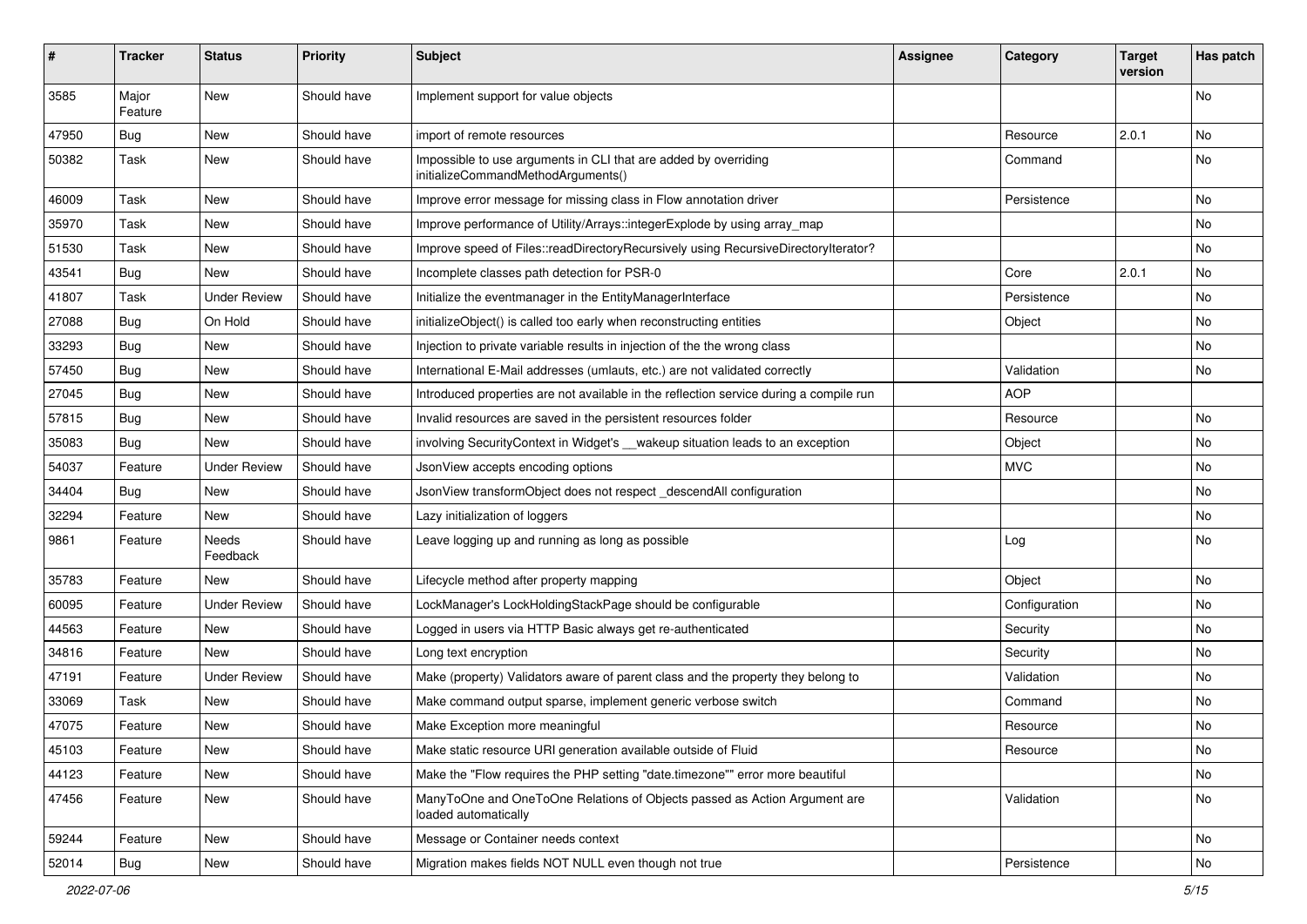| #     | <b>Tracker</b> | <b>Status</b>     | <b>Priority</b> | <b>Subject</b>                                                                            | <b>Assignee</b> | Category        | <b>Target</b><br>version | Has patch |
|-------|----------------|-------------------|-----------------|-------------------------------------------------------------------------------------------|-----------------|-----------------|--------------------------|-----------|
| 57972 | Bug            | <b>New</b>        | Should have     | Missing @ManyToOne in example for resource                                                |                 | Documentation - |                          | No        |
| 48296 | Task           | Needs<br>Feedback | Should have     | Missing method in ExceptionHandlerInterface                                               |                 |                 |                          | No        |
| 54458 | Bug            | <b>New</b>        | Should have     | Missing Version Number in packages                                                        |                 | Package         |                          | No        |
| 35781 | Feature        | New               | Should have     | Model validation                                                                          |                 | Validation      |                          | No        |
| 53620 | Bug            | <b>New</b>        | Should have     | Move Classes/TYPO3/Flow/Composer to own Package                                           |                 | Package         |                          | No        |
| 59322 | <b>Bug</b>     | New               | Should have     | Mssing field exception should show missing migrations as well                             |                 | Persistence     |                          | No        |
| 26745 | Feature        | <b>New</b>        | Should have     | MVC should know about entities lying in the session                                       |                 | <b>MVC</b>      |                          | No        |
| 31262 | Feature        | <b>New</b>        | Should have     | Named arguments in Objects.yaml for constructor arguments                                 |                 | Object          |                          | No        |
| 40283 | <b>Bug</b>     | New               | Should have     | New constructor in grandparent class not called                                           |                 | Object          |                          | No        |
| 30425 | <b>Bug</b>     | <b>New</b>        | Should have     | New methods are not updated in Policies during Development                                |                 | Security        |                          |           |
| 33078 | <b>Bug</b>     | New               | Should have     | No Redirect to Login                                                                      |                 | Security        |                          | No        |
| 49372 | <b>Bug</b>     | <b>New</b>        | Should have     | ObjectConverter ignores implemented interface when mapping subtype                        |                 |                 |                          | No        |
| 56036 | Feature        | <b>New</b>        | Should have     | Optimize autoloading                                                                      |                 |                 |                          | No        |
| 56486 | Feature        | New               | Should have     | Optimize the ObjectManager for performance                                                |                 |                 |                          | No        |
| 36804 | <b>Bug</b>     | New               | Should have     | Orphaned entities within aggregates are not removed                                       |                 | Persistence     |                          | No        |
| 51847 | Bug            | <b>New</b>        | Should have     | Overiding controller actions with other required parameter sets results in fatal error.   |                 | Reflection      | 2.x                      | No        |
| 58927 | <b>Bug</b>     | New               | Should have     | Overlapping ressouce definitions in Policy.yaml resolved incorrectly                      |                 | Security        | 2.1                      | No        |
| 30418 | Feature        | <b>New</b>        | Should have     | Package bootstrapping following dependencies                                              |                 | Core            |                          |           |
| 5774  | Feature        | New               | Should have     | Package Manager should clear all cache entries tagged with %PACKAGE%                      |                 | Package         |                          |           |
| 57374 | <b>Bug</b>     | <b>New</b>        | Should have     | Persisted entities saved in session are not resolved                                      |                 | Session         | 2.x                      | No        |
| 45669 | Bug            | <b>New</b>        | Should have     | PersistentObjectConverter does not convert ValueObjects by __identity                     |                 |                 |                          | No        |
| 48862 | Feature        | New               | Should have     | Possibility to exclude package from file monitoring                                       |                 | Monitor         |                          | No        |
| 56107 | Bug            | <b>New</b>        | Should have     | Property mapping configuration only supports one wildcard at a time                       |                 | Property        |                          | No        |
| 29202 | Task           | New               | Should have     | Provide a Cherokee Server Configuration for FLOW3                                         |                 | Documentation - |                          |           |
| 52590 | Feature        | <b>New</b>        | Should have     | Provide a way to get the Doctrine QueryBuilder                                            |                 |                 |                          | No        |
| 29258 | Feature        | Needs<br>Feedback | Should have     | Provide a way to override classes by environment                                          |                 |                 |                          | No        |
| 2817  | Feature        | Needs<br>Feedback | Should have     | Provide safeguard for preventing multiple submits of a form                               |                 | <b>MVC</b>      |                          | No        |
| 29476 | Feature        | New               | Should have     | Provider rendering time and query count for request                                       |                 |                 |                          |           |
| 9537  | Feature        | New               | Should have     | Query criterions should be able to compare whole objects                                  |                 | Persistence     |                          |           |
| 36634 | <b>Bug</b>     | New               | Should have     | Reconstituted entities do not have their properties set when initializeObject() is called |                 |                 |                          | No        |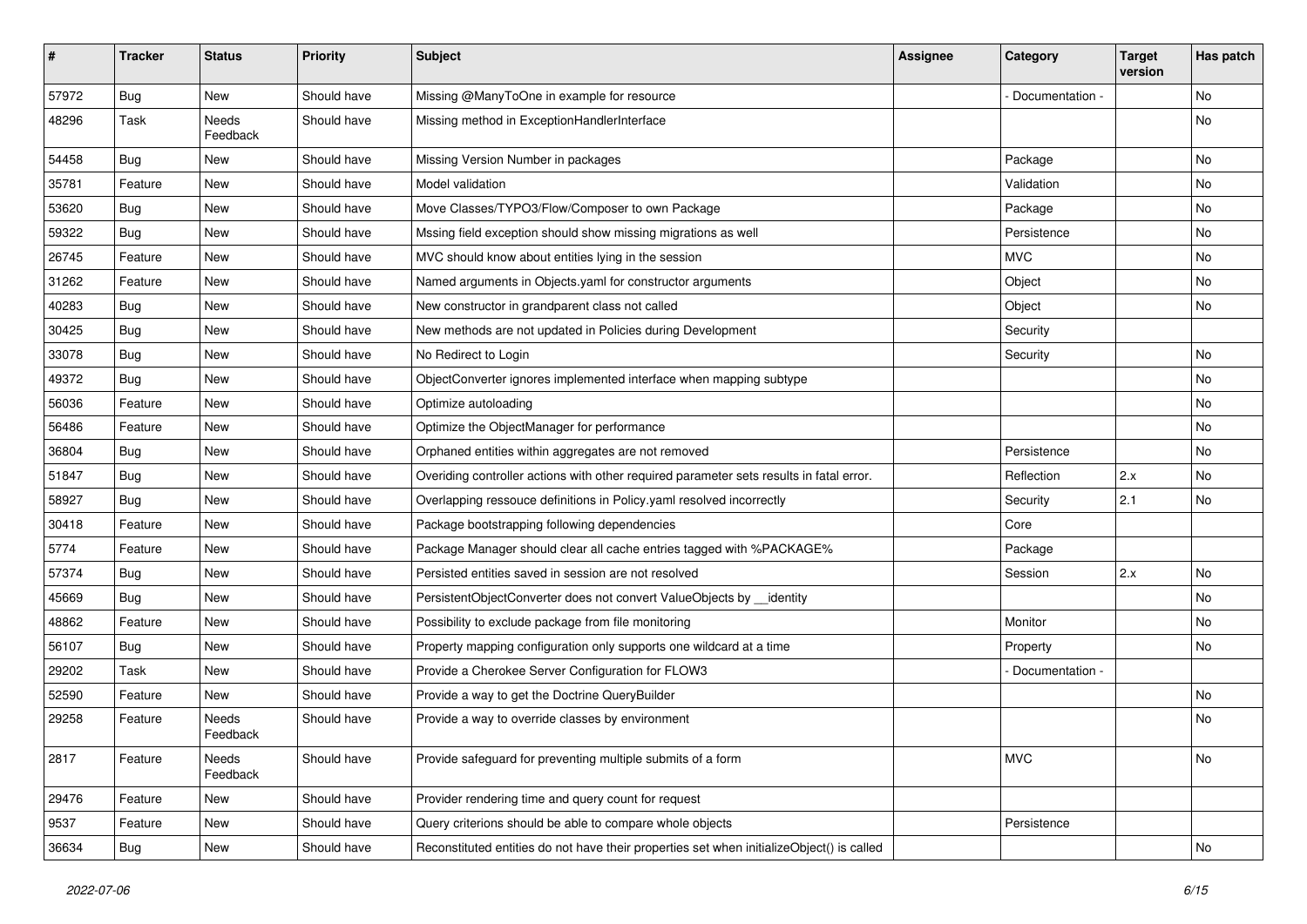| #     | <b>Tracker</b> | <b>Status</b>       | <b>Priority</b> | <b>Subject</b>                                                                                                               | <b>Assignee</b> | Category        | <b>Target</b><br>version | Has patch |
|-------|----------------|---------------------|-----------------|------------------------------------------------------------------------------------------------------------------------------|-----------------|-----------------|--------------------------|-----------|
| 36633 | Bug            | New                 | Should have     | Reconstituted entities should not have the FLOW3_Persistence_clone property set                                              |                 |                 |                          | No        |
| 43947 | <b>Bug</b>     | New                 | Should have     | Redirect to login after Session timeout                                                                                      |                 |                 |                          | No        |
| 36509 | Feature        | New                 | Should have     | redirect ToUri to an uri with acl forces a 403 because of missing csrf token.                                                |                 |                 |                          | No        |
| 25907 | Task           | <b>New</b>          | Should have     | Referrer should only contain the URI of the previous request                                                                 |                 | <b>MVC</b>      |                          |           |
| 26767 | Feature        | New                 | Should have     | Reflection method to get a method return type and documentation                                                              |                 | Reflection      |                          |           |
| 47325 | <b>Bug</b>     | <b>Under Review</b> | Should have     | ReflectionData and classSchema caches need not be freezable                                                                  |                 | Reflection      | 2.0.1                    | No        |
| 45272 | Bug            | New                 | Should have     | Related Value Objects get deleted by default cascading                                                                       |                 |                 |                          | No        |
| 48429 | Bug            | New                 | Should have     | Remove- and update-actions on repository are not persisted                                                                   |                 |                 |                          | No        |
| 61043 | Task           | New                 | Should have     | Rename ClassSchema to ModelSchema                                                                                            |                 | Reflection      |                          | No        |
| 30423 | Feature        | New                 | Should have     | Rendering template of other action without forward                                                                           |                 | <b>MVC</b>      |                          | No        |
| 44184 | <b>Bug</b>     | New                 | Should have     | Request arguments are not merged correctly for single object actions                                                         |                 | <b>MVC</b>      | 2.0.1                    | No.       |
| 44186 | Bug            | New                 | Should have     | Request does not accept custom Content-Type                                                                                  |                 | <b>MVC</b>      | 2.0.1                    | No        |
| 37279 | Feature        | New                 | Should have     | <b>Request PropertyMapping</b>                                                                                               |                 | Property        |                          | No        |
| 58996 | Bug            | New                 | Should have     | ResourceManager adding to persistence                                                                                        |                 |                 |                          | No        |
| 42888 | <b>Bug</b>     | Needs<br>Feedback   | Should have     | ResourceManager chokes on non existing files                                                                                 |                 | Resource        |                          | No        |
| 62009 | <b>Bug</b>     | <b>New</b>          | Should have     | Rewrite URI Filename could be empty                                                                                          |                 |                 |                          |           |
| 55957 | Task           | New                 | Should have     | RFC: Optimize AOP proxies                                                                                                    |                 | <b>AOP</b>      |                          | No        |
| 55958 | Task           | <b>New</b>          | Should have     | RFC: Use PHP 5.4 closure features for direct ObjectAccess                                                                    |                 |                 |                          | No.       |
| 54589 | <b>Bug</b>     | New                 | Should have     | Role parent is not removed from roles MM table                                                                               |                 | Security        |                          | No        |
| 49780 | Bug            | New                 | Should have     | Roles are not synchronized                                                                                                   |                 | Security        |                          | No        |
| 45917 | <b>Bug</b>     | New                 | Should have     | RoutePartHandler transliteration must be improved                                                                            |                 | MVC - Routing   |                          | No        |
| 44891 | Feature        | New                 | Should have     | Routes should be able to enforce http/https protocol                                                                         |                 | MVC - Routing   |                          | No        |
| 46073 | <b>Bug</b>     | <b>Under Review</b> | Should have     | Scripts::executeCommand must be usable outsite of TYPO3.Flow                                                                 |                 |                 |                          | No.       |
| 39414 | <b>Bug</b>     | New                 | Should have     | <b>Security Documentation</b>                                                                                                |                 | Documentation - |                          | No        |
| 46210 | <b>Bug</b>     | Needs<br>Feedback   | Should have     | securityContext->getParty() in the initializeObject() method of a session-Scope object<br>throws exception on second request |                 | Session         |                          | No        |
| 58153 | Bug            | New                 | Should have     | Session - Scope, Property with interface annotation fails at wakeup                                                          |                 | AOP             | 2.1                      | No        |
| 37846 | Feature        | New                 | Should have     | Should be able to declare more than one controllerObjectName per requestPatterns                                             |                 | Security        |                          | No        |
| 33465 | Bug            | New                 | Should have     | Some vital commands to recover the system fail when recovery is needed                                                       |                 | Command         |                          | No        |
| 45623 | Bug            | New                 | Should have     | SQL error when calling TYPO3. Blog Setup controller                                                                          |                 | Documentation - |                          | No        |
| 38216 | <b>Bug</b>     | Needs<br>Feedback   | Should have     | Static method calls in reflected classes refer to Original class                                                             |                 |                 |                          | No        |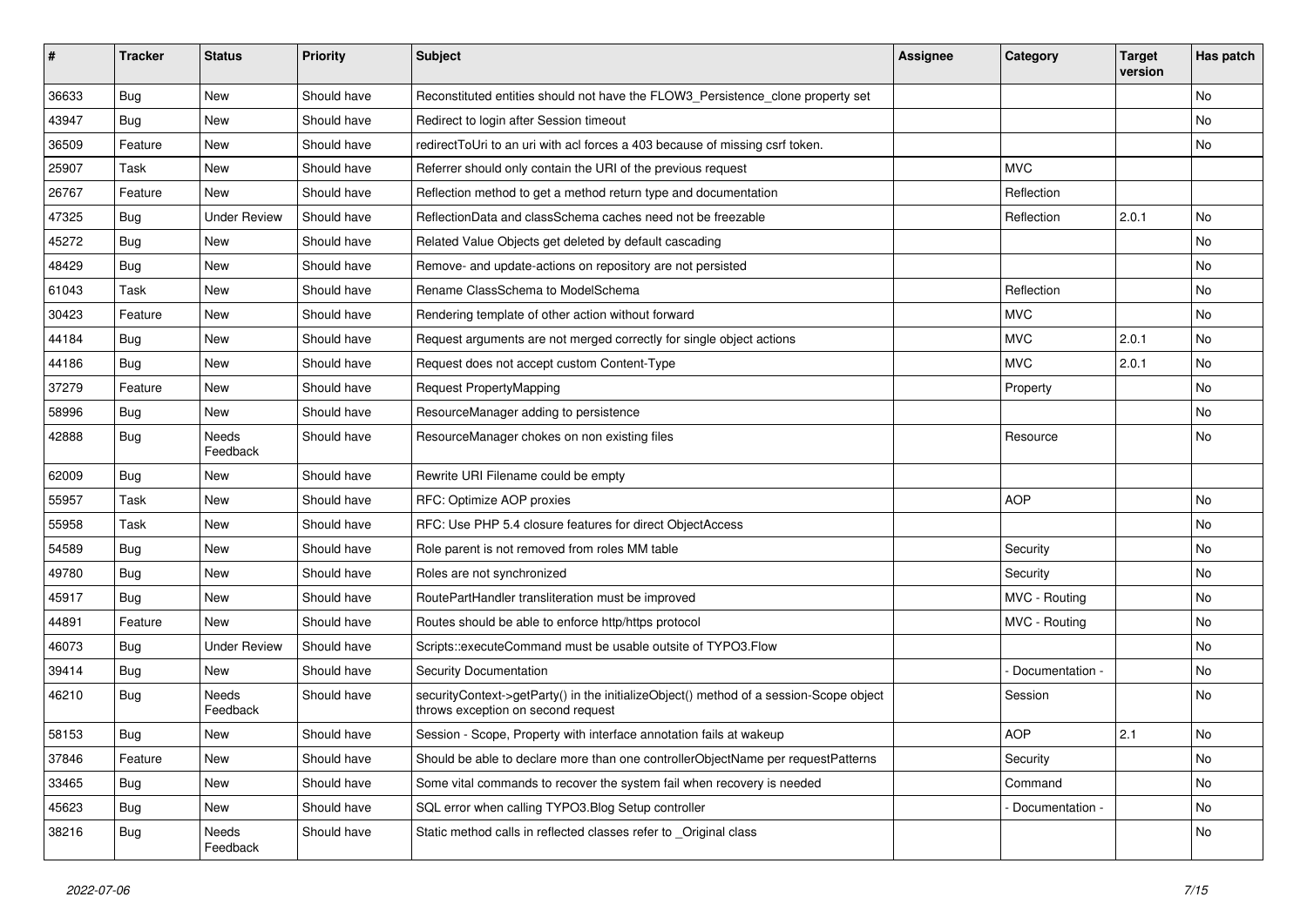| ∦     | <b>Tracker</b>   | <b>Status</b>            | <b>Priority</b> | <b>Subject</b>                                                                                                       | <b>Assignee</b> | Category                  | <b>Target</b><br>version | Has patch |
|-------|------------------|--------------------------|-----------------|----------------------------------------------------------------------------------------------------------------------|-----------------|---------------------------|--------------------------|-----------|
| 3728  | Feature          | New                      | Should have     | Support arrays of objects as controller arguments                                                                    |                 | <b>MVC</b>                |                          |           |
| 41420 | Feature          | <b>New</b>               | Should have     | Support entity versioning                                                                                            |                 | Persistence               |                          | <b>No</b> |
| 49011 | Bug              | <b>Under Review</b>      | Should have     | Support executing TYPO3. Flow inside a PHAR                                                                          |                 |                           |                          | No        |
| 9313  | Feature          | <b>New</b>               | Should have     | Support for currencies                                                                                               |                 | 118n                      |                          | No        |
| 62292 | Major<br>Feature | <b>New</b>               | Should have     | Support for entity translation                                                                                       |                 | 118n                      | 2.x                      | No        |
| 32106 | Feature          | Accepted                 | Should have     | Support for Object source in PropertyMapper                                                                          |                 | Property                  |                          | Yes       |
| 56556 | Feature          | <b>New</b>               | Should have     | support has Property and is Property                                                                                 |                 |                           |                          | No        |
| 48657 | Feature          | <b>Under Review</b>      | Should have     | support HTTP_RANGE                                                                                                   |                 |                           |                          | No        |
| 47273 | Feature          | <b>New</b>               | Should have     | Support mapping properties with differing types for setter and property                                              |                 | Property                  |                          | No        |
| 3153  | Feature          | <b>New</b>               | Should have     | Support of action based filter rules defined by annotation.                                                          |                 | <b>MVC</b>                |                          |           |
| 51676 | Feature          | <b>Under Review</b>      | Should have     | Support of symlinks for Resources                                                                                    |                 | Resource                  |                          | <b>No</b> |
| 30258 | Feature          | <b>New</b>               | Should have     | Support optional package dependencies                                                                                |                 |                           |                          |           |
| 56916 | Feature          | <b>New</b>               | Should have     | Support PATCH request method as of RFC5789                                                                           |                 | Http                      |                          | <b>No</b> |
| 45409 | Feature          | <b>New</b>               | Should have     | Support validation of abstract nested properties                                                                     |                 | Validation                |                          | <b>No</b> |
| 54744 | Bug              | <b>New</b>               | Should have     | System.log contains many NOTICE Flow The argument "workspace" declared in<br>pointcut does not exist in method TYPO3 |                 | Log                       |                          | <b>No</b> |
| 52280 | Task             | <b>Under Review</b>      | Should have     | Throw Exception if there is an array in PSR-0 autoload                                                               |                 |                           |                          | Yes       |
| 33018 | Feature          | New                      | Should have     | Translator should support override of labels from other packages                                                     |                 | 118n                      |                          | No        |
| 59747 | <b>Bug</b>       | <b>New</b>               | Should have     | TYPO3\Flow\Error\Exception thrown in file ErrorHandler.php                                                           |                 |                           |                          | No        |
| 59049 | <b>Bug</b>       | <b>New</b>               | Should have     | TYPO3\Flow\Error\Exception thrown in file ErrorHandler.php                                                           |                 | Error Handler<br>Report - |                          | No        |
| 44361 | Bug              | <b>New</b>               | Should have     | TYPO3\Flow\I18n\Formatter\DatetimeFormatter - caching DATETIME type                                                  |                 | 118n                      | 2.0.1                    | No        |
| 58852 | <b>Bug</b>       | <b>New</b>               | Should have     | TYPO3\Flow\Security\Exception\AccessDeniedException should clarify which action<br>fails to execute                  |                 | Security                  |                          | <b>No</b> |
| 39096 | Bug              | <b>New</b>               | Should have     | Unnecessary compile invoked in non production context?                                                               |                 | Core                      | 2.0.1                    | <b>No</b> |
| 43572 | Feature          | <b>New</b>               | Should have     | Uri should support manipulation of query arguments                                                                   |                 |                           |                          | <b>No</b> |
| 37316 | Bug              | <b>New</b>               | Should have     | Use findBestMatchingLocale instead of getDefaultLocale?                                                              |                 | Validation                |                          | <b>No</b> |
| 25988 | <b>Bug</b>       | <b>New</b>               | Should have     | Useless proxies are built for some classes                                                                           |                 | Object                    |                          |           |
| 59357 | Bug              | <b>New</b>               | Should have     | Using the PackageManager directly instead of the Interface results in unexpected<br>behavior                         |                 |                           |                          | No        |
| 46011 | Task             | <b>New</b>               | Should have     | Validate annotation with missing type should throw useful error                                                      |                 | Validation                |                          | No        |
| 28399 | Feature          | <b>Needs</b><br>Feedback | Should have     | Validation message and code should be configurable for bundled validators                                            |                 | Validation                |                          | <b>No</b> |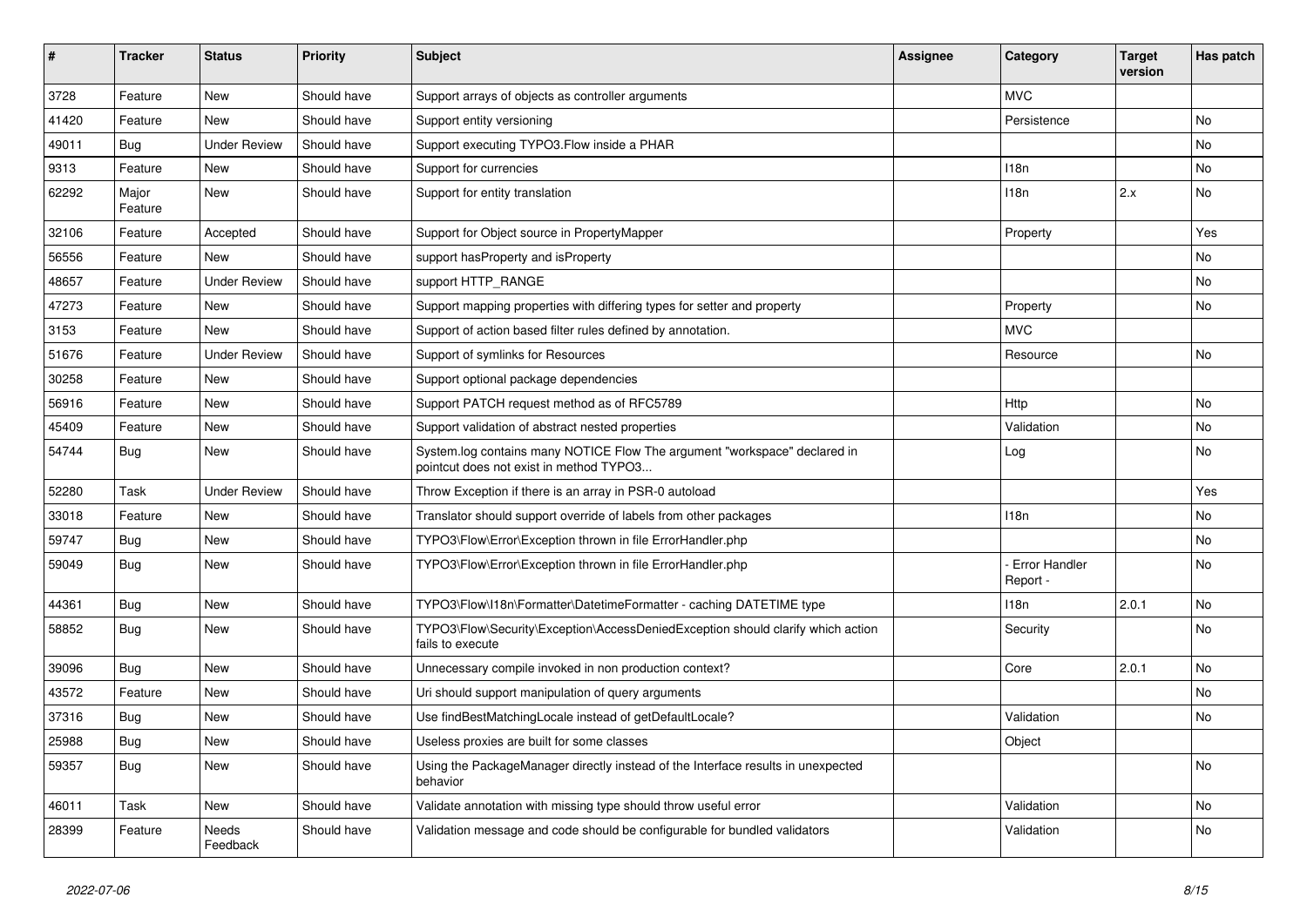| #     | Tracker    | <b>Status</b>       | <b>Priority</b> | <b>Subject</b>                                                                                            | <b>Assignee</b>             | Category        | <b>Target</b><br>version | Has patch |
|-------|------------|---------------------|-----------------|-----------------------------------------------------------------------------------------------------------|-----------------------------|-----------------|--------------------------|-----------|
| 37564 | <b>Bug</b> | New                 | Should have     | Validation of Parent Object containing properties of type ManyToOne and<br>ManyToMany to same Target      |                             | Validation      |                          | No        |
| 31261 | Feature    | New                 | Should have     | Virtual objects - generate proxy classes for interfaces                                                   |                             | Object          |                          | No        |
| 47951 | Feature    | <b>New</b>          | Should have     | Warn if persistence stack is not empty at the end of a get-request                                        |                             | Persistence     |                          | No        |
| 43993 | Task       | New                 | Should have     | Warn when no migrations are found at all during doctrine: migrate                                         |                             | Persistence     |                          | No        |
| 37405 | Feature    | <b>Under Review</b> | Should have     | When changing a property wich is used in routing the Link-VH should direkt to the<br>new properties value |                             | MVC - Routing   |                          | No        |
| 8464  | Feature    | New                 | Should have     | Write settings using the ConfigurationManager                                                             |                             | Configuration   |                          | No        |
| 57796 | <b>Bug</b> | New                 | Should have     | XLIFF Fails if $id ==$ nodedata                                                                           |                             |                 |                          | No        |
| 44185 | <b>Bug</b> | New                 | Should have     | XML body always need a root node                                                                          |                             | <b>MVC</b>      | 2.0.1                    | No        |
| 46318 | Feature    | New                 | Should have     | [caching framework] Extend cache interface to handle multiple entries                                     |                             | Cache           |                          | No        |
| 39674 | <b>Bug</b> | <b>New</b>          | Should have     | \TYPO3\FLOW3\var_dump behaves weird in controller actions doing return                                    |                             | <b>MVC</b>      |                          | No        |
| 48167 | Feature    | Accepted            | Should have     | Command line account and role browsing                                                                    | Adrian Föder                | Security        |                          | No        |
| 49806 | Task       | Accepted            | Should have     | Date formatting should care about the time zone                                                           | Adrian Föder                | 118n            |                          | No.       |
| 51972 | <b>Bug</b> | New                 | Should have     | Joins for every deep property constraint make cartesian selection                                         | Adrian Föder                |                 |                          | Yes       |
| 44542 | Task       | New                 | Should have     | Mention the risk of requestPatterns regarding foreign package's SecurityContext<br>usage                  | Adrian Föder                | Documentation - |                          | No        |
| 49566 | <b>Bug</b> | <b>New</b>          | Should have     | NULL source values are not handled correctly                                                              | Adrian Föder                | Property        |                          | No        |
| 59672 | Feature    | <b>Under Review</b> | Should have     | Add support for Doctrine 2.5 embeddables                                                                  | Alexander Berl              | Persistence     |                          | No        |
| 48596 | <b>Bug</b> | <b>Under Review</b> | Should have     | Ignored Tags configuration should be easier to configure from packages                                    | Alexander Berl              | Configuration   |                          | No        |
| 48532 | Bug        | <b>Under Review</b> | Should have     | JsonView Configuration behaves differently for arrays and objects                                         | Alexander Berl              | <b>MVC</b>      |                          | No        |
| 29387 | Feature    | Needs<br>Feedback   | Should have     | A token with wrong credentials should throw an exception                                                  | Andreas Förthner            | Security        |                          |           |
| 5442  | Feature    | New                 | Should have     | Destroy session / logout user on deleting an account                                                      | Andreas Förthner            | Security        |                          |           |
| 3621  | Feature    | New                 | Should have     | Implement dynamic firewall filter registration                                                            | Andreas Förthner            | Security        |                          |           |
| 3619  | Feature    | New                 | Should have     | Implement System Policy Support/System Security                                                           | Andreas Förthner            | Security        |                          |           |
| 40824 | Bug        | Needs<br>Feedback   | Should have     | Modified action controller methods not detected properly                                                  | Andreas Förthner            |                 |                          | No        |
| 9968  | Feature    | New                 | Should have     | Promote security publishing configuration automatically when persisting models                            | Andreas Förthner   Security |                 |                          |           |
| 58773 | <b>Bug</b> | Accepted            | Should have     | Improve NoMatchingRouteException                                                                          | Bastian<br>Waidelich        | MVC - Routing   |                          | No        |
| 50395 | <b>Bug</b> | Accepted            | Should have     | Route cache caches routes for non dispatchable requests                                                   | Bastian<br>Waidelich        | MVC - Routing   |                          | No        |
| 53350 | <b>Bug</b> | Accepted            | Should have     | Trying to create a Link in an Template in CLI Context should provide a helpful<br>exception               | Bastian<br>Waidelich        | MVC - Routing   |                          | No        |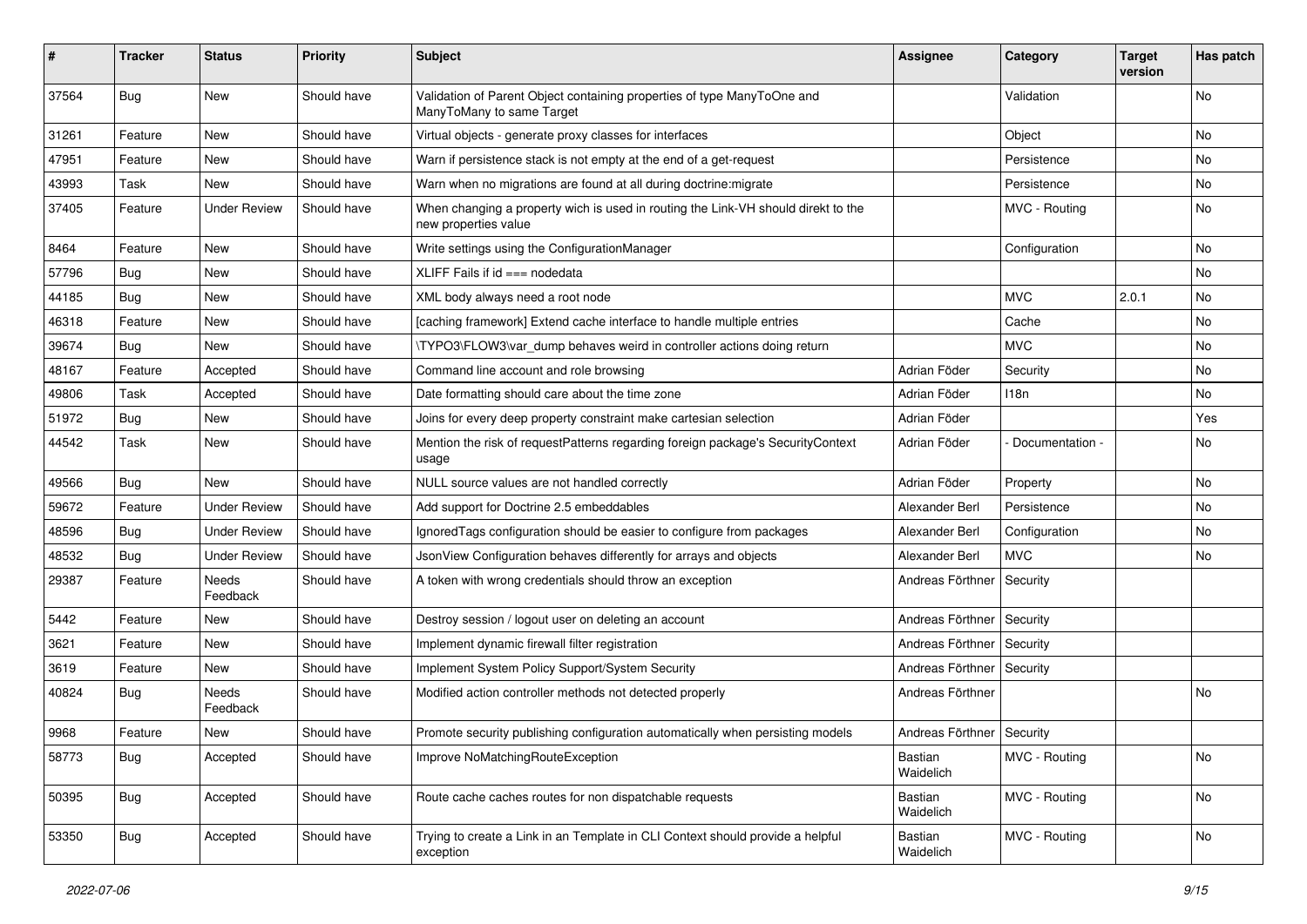| ∦     | <b>Tracker</b> | <b>Status</b>            | <b>Priority</b> | <b>Subject</b>                                                                                              | <b>Assignee</b>         | Category      | <b>Target</b><br>version | Has patch |
|-------|----------------|--------------------------|-----------------|-------------------------------------------------------------------------------------------------------------|-------------------------|---------------|--------------------------|-----------|
| 45405 | <b>Bug</b>     | Accepted                 | Should have     | Uncaught Exception in DynamicRoutePart                                                                      | Bastian<br>Waidelich    | MVC - Routing |                          | No        |
| 37302 | <b>Bug</b>     | <b>Needs</b><br>Feedback | Should have     | NumberValidator                                                                                             | Carsten Bleicker        | Validation    |                          | <b>No</b> |
| 26986 | Feature        | Accepted                 | Should have     | Debug toolbar                                                                                               | Christian Müller        |               |                          | <b>No</b> |
| 30890 | Feature        | Accepted                 | Should have     | Developer Toolbar                                                                                           | Christian Müller        | <b>MVC</b>    |                          | No        |
| 46425 | Task           | <b>Under Review</b>      | Should have     | DI proxy classes use raw reflection instead of RelfectionService                                            | Christian Müller        | Core          | 2.0.1                    | No        |
| 54146 | Bug            | New                      | Should have     | Different sorting of arguments in ACL Patterns doesnt work                                                  | Christian Müller        | Security      |                          | No        |
| 55306 | Bug            | <b>Under Review</b>      | Should have     | Filenames should not exceed 255 characters                                                                  | Christian Müller        |               |                          | <b>No</b> |
| 46974 | Bug            | Accepted                 | Should have     | Original and Proxy class in one file makes it difficult to reach 100% code coverage for<br>functional tests | Christian Müller        | Object        |                          | No        |
| 34134 | <b>Bug</b>     | Needs<br>Feedback        | Should have     | PropertyMapper throws unnecessary exception                                                                 | Christian Müller        | Property      |                          | Yes       |
| 41900 | Feature        | Accepted                 | Should have     | Check for duplicate PSR-0 autoload namespaces                                                               | Christian Jul<br>Jensen | Package       |                          | No        |
| 41832 | Task           | New                      | Should have     | Improve error handling for incompatible packages                                                            | Christian Jul<br>Jensen | Package       |                          | No        |
| 27322 | Feature        | On Hold                  | Should have     | Add support for Appserver-in-PHP, which could result in much faster executions.                             | Christopher<br>Hlubek   |               |                          | No        |
| 46063 | Feature        | <b>New</b>               | Should have     | Implement username password provider with "remember me" persistent cookie                                   | Christopher<br>Hlubek   | Security      |                          | <b>No</b> |
| 47858 | Bug            | <b>Needs</b><br>Feedback | Should have     | Remove .htaccess from Composer Installer Essentials                                                         | Christopher<br>Hlubek   | Package       | 2.0.1                    | <b>No</b> |
| 45100 | Feature        | <b>Under Review</b>      | Should have     | RequestDispatchingAspect should check if entry point can handle current request                             | Christopher<br>Hlubek   |               |                          |           |
| 46371 | Feature        | New                      | Should have     | Support compilation of static information in proxy classes                                                  | Christopher<br>Hlubek   |               |                          | No        |
| 1856  | Feature        | New                      | Should have     | The Package Manager checks dependencies between packages on each activation .<br>deactivation               | Christopher<br>Hlubek   | Package       |                          |           |
| 53262 | Bug            | New                      | Should have     | FileBakend have some race condition                                                                         | Dominique Feyer         | Cache         |                          | Yes       |
| 51811 | Bug            | <b>New</b>               | Should have     | Improve session handle when the authenticated account is removed from persitance                            | Dominique Feyer         |               |                          | Yes       |
| 28052 | Feature        | On Hold                  | Should have     | Possibility to enable or disable accounts                                                                   | Julian Kleinhans        | Security      |                          | No        |
| 41727 | Bug            | Accepted                 | Should have     | @Flow\Identity and @ORM\InheritanceType("JOINED") can't be used together                                    | Karsten<br>Dambekalns   |               |                          | No        |
| 26943 | Feature        | Needs<br>Feedback        | Should have     | Add i18n support to domain models                                                                           | Karsten<br>Dambekalns   | 118n          |                          | No        |
| 42550 | Task           | <b>Under Review</b>      | Should have     | Add top-level .htaccess to block everything but Web                                                         | Karsten<br>Dambekalns   |               |                          | No        |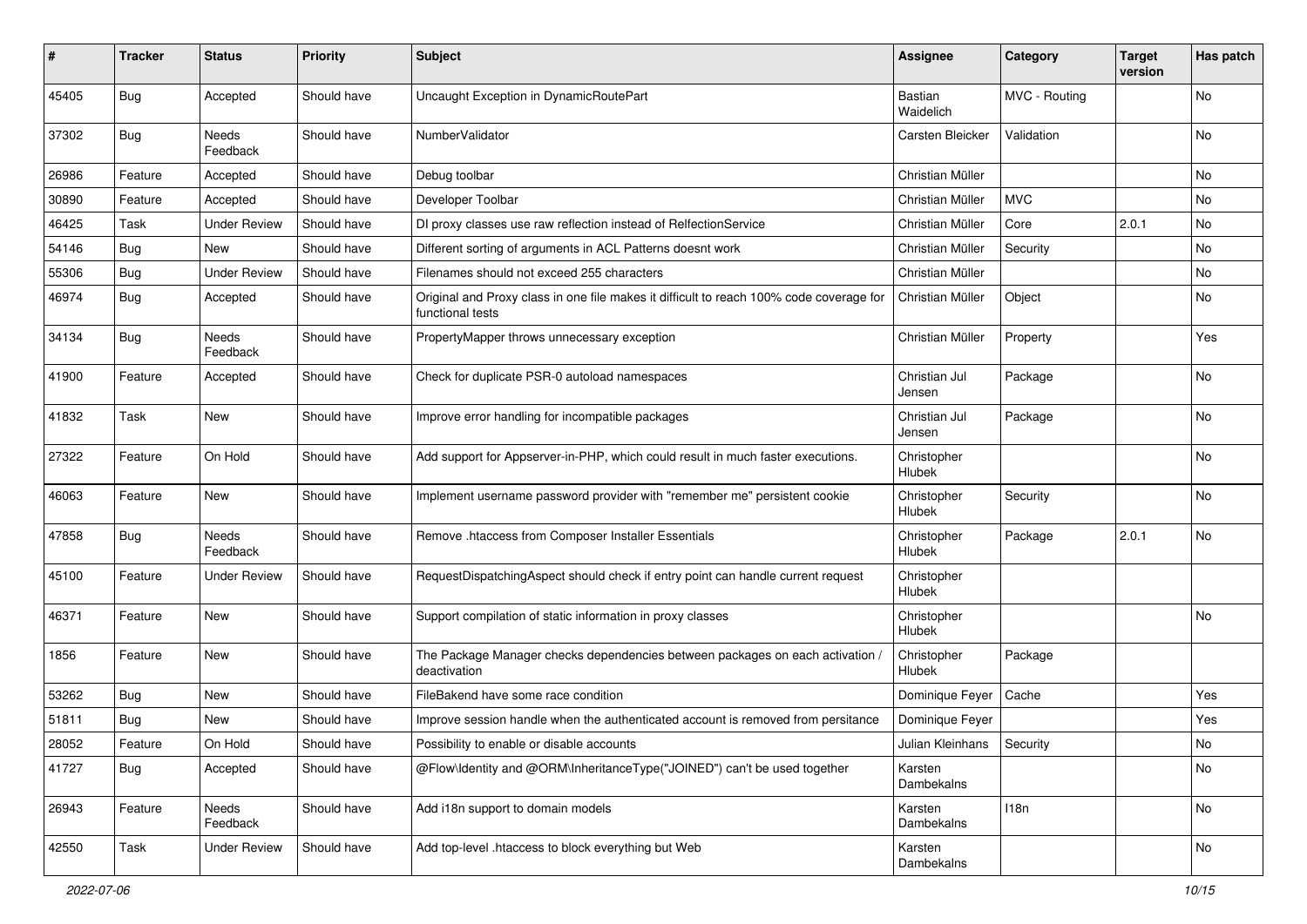| #     | <b>Tracker</b> | <b>Status</b>            | <b>Priority</b> | <b>Subject</b>                                                                                               | <b>Assignee</b>       | Category        | <b>Target</b><br>version | Has patch |
|-------|----------------|--------------------------|-----------------|--------------------------------------------------------------------------------------------------------------|-----------------------|-----------------|--------------------------|-----------|
| 50080 | Bug            | <b>Needs</b><br>Feedback | Should have     | Broken concept for CLI/Web separation                                                                        | Karsten<br>Dambekalns | Core            |                          | <b>No</b> |
| 28016 | Bug            | Needs<br>Feedback        | Should have     | Cascade remove of cleared ArrayCollection                                                                    | Karsten<br>Dambekalns | Persistence     |                          | No        |
| 30933 | Feature        | Needs<br>Feedback        | Should have     | Check for unique constraints on add()                                                                        | Karsten<br>Dambekalns | Persistence     |                          | No        |
| 33937 | Feature        | Accepted                 | Should have     | Convenience method to resolve public "resource://" paths                                                     | Karsten<br>Dambekalns | Resource        |                          | No        |
| 37354 | <b>Bug</b>     | Accepted                 | Should have     | Do not apply generateValueHash() and generateUuid() if custom identifier is used                             | Karsten<br>Dambekalns | Persistence     |                          | <b>No</b> |
| 40802 | Bug            | Accepted                 | Should have     | Documentation mistake (authentication)                                                                       | Karsten<br>Dambekalns | Documentation - | 1.1.1                    | No        |
| 35030 | Feature        | <b>Under Review</b>      | Should have     | Dynamic locale detection                                                                                     | Karsten<br>Dambekalns | 118n            |                          | No        |
| 40410 | Bug            | <b>Needs</b><br>Feedback | Should have     | Exception when using Apc, Memcached of Redis cache backend for reflection status<br>and object configuration | Karsten<br>Dambekalns | Cache           |                          | No        |
| 32607 | Feature        | <b>Needs</b><br>Feedback | Should have     | Export localized strings for JS consumption                                                                  | Karsten<br>Dambekalns | 118n            |                          | <b>No</b> |
| 43192 | Bug            | Accepted                 | Should have     | findByIdentifier() for non-persisted objects not working for custom identifier properties                    | Karsten<br>Dambekalns | Persistence     |                          | <b>No</b> |
| 32574 | <b>Bug</b>     | Accepted                 | Should have     | FLOW3 enters fork bombs when using cgi-fcgi vs cli                                                           | Karsten<br>Dambekalns | Core            |                          | No        |
| 58193 | <b>Bug</b>     | Under Review             | Should have     | Forward-port changelogs to master branch                                                                     | Karsten<br>Dambekalns |                 |                          | <b>No</b> |
| 36840 | Task           | Accepted                 | Should have     | Improve exception for wrong locales                                                                          | Karsten<br>Dambekalns | 118n            |                          | No        |
| 37372 | Feature        | Accepted                 | Should have     | Inheritance in ORM should be configured automatically                                                        | Karsten<br>Dambekalns | Persistence     |                          | No        |
| 44375 | Task           | Accepted                 | Should have     | Make all persistence reads go through repositories                                                           | Karsten<br>Dambekalns | Persistence     |                          | No        |
| 36715 | Feature        | Accepted                 | Should have     | Make simultaneous use of multiple persistence backends possible                                              | Karsten<br>Dambekalns | Persistence     |                          | No        |
| 41029 | Bug            | Accepted                 | Should have     | Method security is also evaluating abstract classes                                                          | Karsten<br>Dambekalns | Security        |                          | No        |
| 39609 | Feature        | Accepted                 | Should have     | <b>Migration Version</b>                                                                                     | Karsten<br>Dambekalns | Migrations -    |                          | No        |
| 43190 | Bug            | Accepted                 | Should have     | Misleading exception message for incompatible database structure                                             | Karsten<br>Dambekalns | Persistence     | 2.0.1                    | <b>No</b> |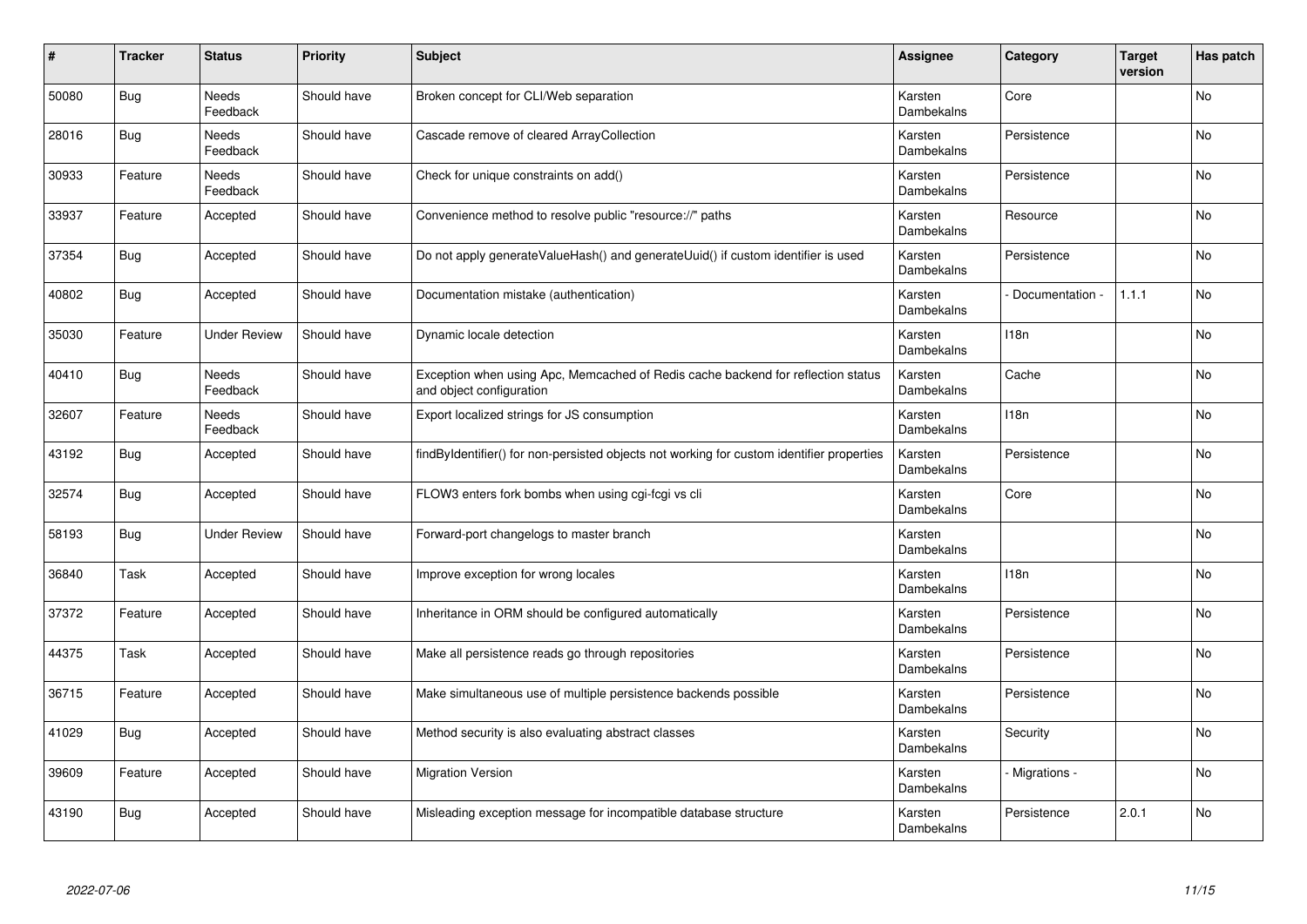| $\sharp$ | <b>Tracker</b> | <b>Status</b>       | <b>Priority</b> | <b>Subject</b>                                                                               | <b>Assignee</b>        | Category          | <b>Target</b><br>version | Has patch |
|----------|----------------|---------------------|-----------------|----------------------------------------------------------------------------------------------|------------------------|-------------------|--------------------------|-----------|
| 38004    | Bug            | Accepted            | Should have     | Missing CheatSheet folder for Getting Started manual                                         | Karsten<br>Dambekalns  | Documentation -   | 1.1.1                    | No        |
| 44396    | Task           | Accepted            | Should have     | Move Doctrine ORM integration onto own namespace                                             | Karsten<br>Dambekalns  | Persistence       |                          | No        |
| 13559    | <b>Bug</b>     | Accepted            | Should have     | ObjectSerializer failes with persistent objects within arrays                                | Karsten<br>Dambekalns  | Persistence       |                          | No        |
| 27721    | <b>Bug</b>     | Needs<br>Feedback   | Should have     | Permissions of uploaded resources not correct                                                | Karsten<br>Dambekalns  | Resource          |                          | No        |
| 39253    | Feature        | Accepted            | Should have     | Remove mirroring mode option and code                                                        | Karsten<br>Dambekalns  | Resource          |                          | No        |
| 39699    | Bug            | Accepted            | Should have     | SQL DDL for TYPO3\FLOW3\Cache\Backend\PdoBackend                                             | Karsten<br>Dambekalns  | Cache             |                          | No        |
| 26765    | Feature        | Accepted            | Should have     | Support class schema features for every reflected class                                      | Karsten<br>Dambekalns  | Reflection        |                          | No        |
| 4146     | Feature        | Accepted            | Should have     | Support typed parameters for validation                                                      | Karsten<br>Dambekalns  | Validation        |                          |           |
| 37373    | Feature        | <b>Under Review</b> | Should have     | Make annotation overrides / "injection" via Objects.yaml possible                            | Marc Neuhaus           | Configuration     |                          | No        |
| 28074    | Feature        | Needs<br>Feedback   | Should have     | Provide a shell script that installs Phoenix or FLOW3 from git                               | Markus Bucher          |                   |                          | No        |
| 53189    | <b>Bug</b>     | New                 | Should have     | Blog tutorial no longer works                                                                | Philipp Maier          |                   |                          | No        |
| 890      | Feature        | New                 | Should have     | Add priority for advice chains                                                               | Robert Lemke           | <b>AOP</b>        |                          |           |
| 3312     | Feature        | Needs<br>Feedback   | Should have     | Allow for easy logging by annotations                                                        | Robert Lemke           | Log               |                          |           |
| 3306     | Feature        | Accepted            | Should have     | Flush routes cache automatically on class file modifications                                 | Robert Lemke           | <b>MVC</b>        |                          |           |
| 6712     | Feature        | Accepted            | Should have     | Implement mixin support                                                                      | Robert Lemke           | <b>AOP</b>        |                          |           |
| 47859    | Task           | Accepted            | Should have     | Logging: Do not log all decisions in \TYPO3\Flow\Security\Aspect\LoggingAspect               | Robert Lemke           | Security          |                          | No        |
| 34674    | Feature        | Accepted            | Should have     | NotFoundView is not injected in ActionController                                             | Robert Lemke           | <b>MVC</b>        |                          | No        |
| 44203    | Bug            | Needs<br>Feedback   | Should have     | Session implementation is still racy                                                         | Robert Lemke           | Session           | 2.0.1                    | No        |
| 36800    | Task           | Accepted            | Should have     | Streamline Resource object API                                                               | Robert Lemke           | Resource          |                          | No        |
| 3588     | Feature        | Accepted            | Should have     | Support value objects in the Object Factory                                                  | Robert Lemke           | Object            |                          |           |
| 38038    | Task           | Accepted            | Should have     | Proofread FLOW3 manual                                                                       | Ryan J. Peterson       | - Documentation - |                          | No        |
| 65684    | Bug            | New                 | Should have     | Could not acquire lock for ClassLoader cache creation                                        | Sebastian Heuer        |                   |                          | No        |
| 37292    | <b>Bug</b>     | <b>Under Review</b> | Should have     | PropertyMappingConfiguration::mapUnknownProperties is not passed down to<br>Subconfiguration | Sebastian<br>Kurfuerst | Property          |                          | Yes       |
| 43930    | Task           | Needs<br>Feedback   | Should have     | Remove canRender() completely?!                                                              | Sebastian<br>Kurfuerst |                   |                          | No        |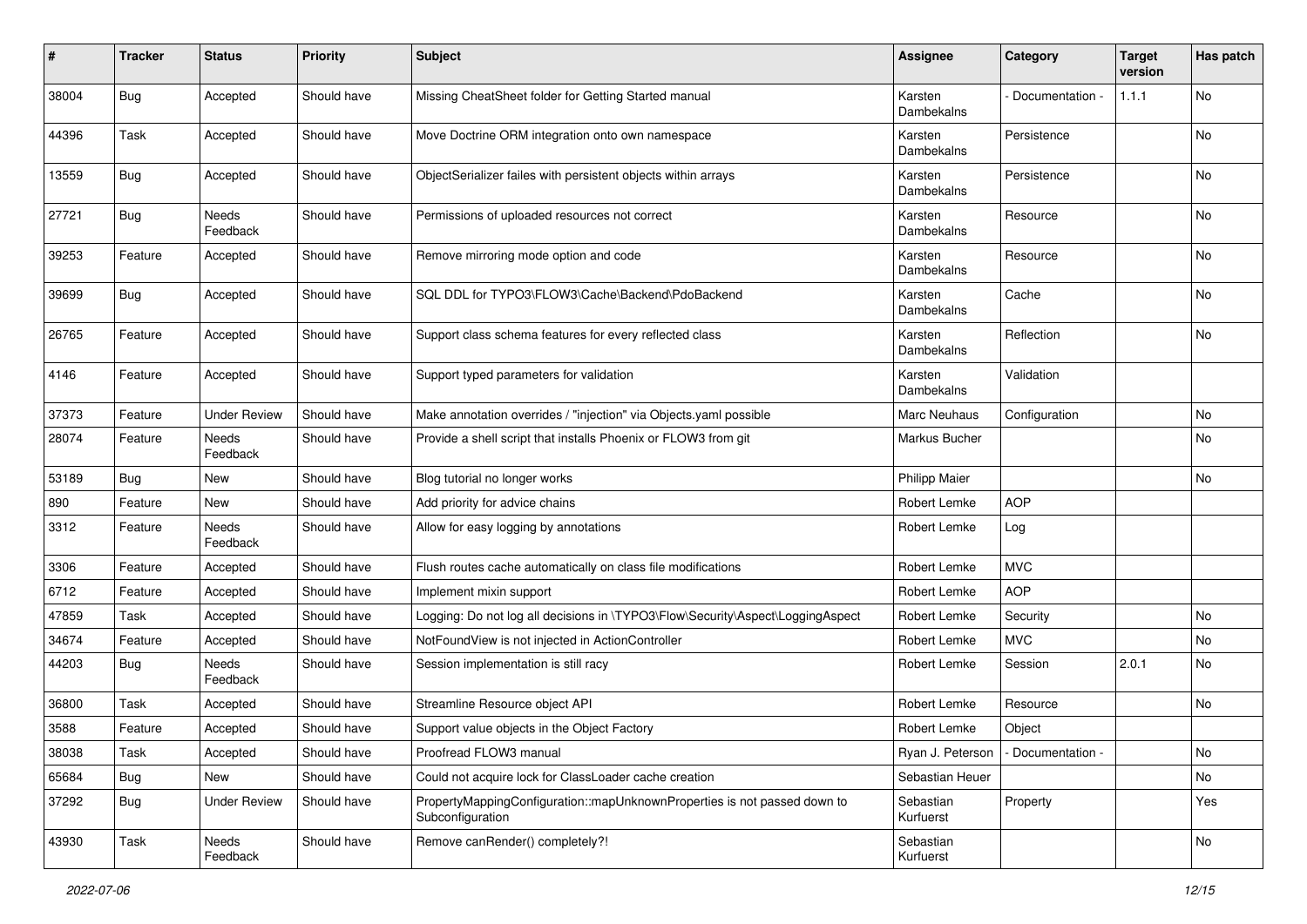| ∦     | <b>Tracker</b> | <b>Status</b>            | <b>Priority</b> | <b>Subject</b>                                                                                          | <b>Assignee</b>   | Category                    | <b>Target</b><br>version | Has patch     |
|-------|----------------|--------------------------|-----------------|---------------------------------------------------------------------------------------------------------|-------------------|-----------------------------|--------------------------|---------------|
| 29972 | Feature        | <b>Under Review</b>      | Should have     | <b>Configurable Redirects</b>                                                                           | <b>Tim Kandel</b> | MVC - Routing               |                          | <b>No</b>     |
| 48093 | <b>Bug</b>     | <b>New</b>               | Must have       | AbstractCompositeValidators memory consumption continuously grow                                        |                   | Validation                  | 2.0.1                    | Yes           |
| 35720 | Bug            | New                      | Must have       | Access denied Exception for widget links to actions with a policy                                       |                   | Security                    |                          | No            |
| 33055 | Bug            | <b>New</b>               | Must have       | AccessDeniedException instead of WebRedirect                                                            |                   | Security                    |                          | No            |
| 38980 | Bug            | New                      | Must have       | ActionController: behavior of required arguments is not consistent                                      |                   | Validation                  |                          | No            |
| 27379 | Bug            | <b>Needs</b><br>Feedback | Must have       | add check to clear the database at tearDown in testing                                                  |                   |                             |                          | <b>No</b>     |
| 1785  | Feature        | New                      | Must have       | Automatic garbage collection for expired cache entries                                                  |                   | Cache                       |                          |               |
| 42520 | Bug            | New                      | Must have       | Cache must be flushed globally for package state changes                                                |                   | Core                        |                          | No            |
| 58622 | Feature        | New                      | Must have       | Clearer Exception: Array to string conversion                                                           |                   | Core                        |                          | No            |
| 3755  | Task           | New                      | Must have       | Concurrency stress testing and cache mechanism                                                          |                   | - Testing -                 |                          |               |
| 31210 | Bug            | <b>New</b>               | Must have       | constructor of proxy class not compatible with interfaces defening a constructor                        |                   | Object                      |                          | No            |
| 42606 | Bug            | New                      | Must have       | Content Security with nested objects                                                                    |                   | Security                    |                          | No            |
| 57541 | Bug            | <b>Under Review</b>      | Must have       | Content Security: operands work intrinsically differently in Rewrite and Manual check                   |                   | Security                    |                          | <b>No</b>     |
| 41148 | <b>Bug</b>     | New                      | Must have       | Converting of ValueObjects                                                                              |                   |                             |                          | No            |
| 47073 | <b>Bug</b>     | New                      | Must have       | Cookie causes Error after Update                                                                        |                   | Http                        |                          | No            |
| 3580  | Feature        | <b>New</b>               | Must have       | Create an administration panel for the FLOW3 Development context                                        |                   | <b>MVC</b>                  |                          |               |
| 27798 | Bug            | Accepted                 | Must have       | CSRF protection not working for forms in a plugin                                                       |                   | Security                    | 2.0.1                    | No            |
| 35831 | <b>Bug</b>     | New                      | Must have       | Deleting or unpublishing of a resource deletes all published symlinks<br>(Web/_Resources/Persistent)    |                   |                             |                          | <b>No</b>     |
| 46716 | Bug            | New                      | Must have       | Empty class names in DependencyInjection proxy code when using Caches /<br>Factory-created dependencies |                   | Object                      | 2.0.1                    | No            |
| 58975 | <b>Bug</b>     | <b>New</b>               | Must have       | Fix command for Linux in Qucikstart documentation                                                       |                   | Documentation -             |                          | No            |
| 56856 | <b>Bug</b>     | <b>Under Review</b>      | Must have       | <b>Fix StandardView Template</b>                                                                        |                   |                             |                          | No            |
| 55937 | Bug            | <b>New</b>               | Must have       | FlashMessage queue is lost                                                                              |                   | Session                     |                          | No            |
| 56544 | Bug            | New                      | Must have       | FLOW Exception on tar package inclusion via composer                                                    |                   | Core                        |                          | No            |
| 30424 | Bug            | New                      | Must have       | Forward object arguments with changes                                                                   |                   | <b>MVC</b>                  |                          |               |
| 32105 | <b>Bug</b>     | New                      | Must have       | Ignore Validation ignored if ACL is set for this controller action                                      |                   | Security                    |                          | No            |
| 46120 | <b>Bug</b>     | New                      | Must have       | Important step missing in the installation chapter                                                      |                   | - Documentation -           |                          | No            |
| 37571 | <b>Bug</b>     | New                      | Must have       | Inherited proxies fail when implementing __clone                                                        |                   | <b>AOP</b>                  |                          | No            |
| 49373 | <b>Bug</b>     | New                      | Must have       | Methods policy with key "Controllers" is ignored                                                        |                   | Security                    |                          | No            |
| 58894 | Bug            | New                      | Must have       | MySQL max key length exceeded during Neos setup                                                         |                   | - Error Handler<br>Report - | 2.x                      | No            |
| 54451 | Bug            | New                      | Must have       | No functionality at Apache environments with suexec                                                     |                   |                             |                          | $\mathsf{No}$ |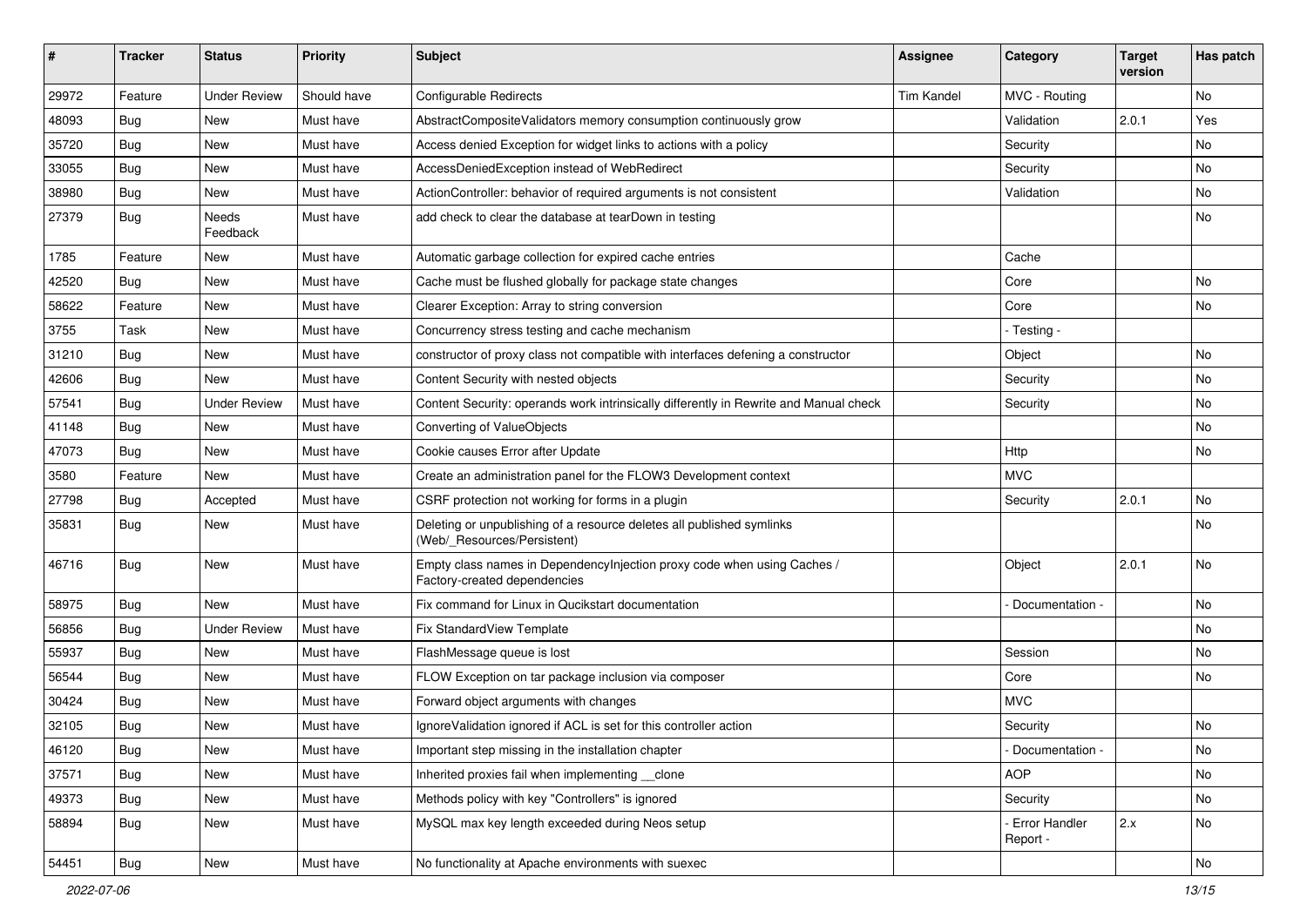| ∦     | <b>Tracker</b> | <b>Status</b>            | <b>Priority</b> | <b>Subject</b>                                                                                                                                          | <b>Assignee</b>             | Category                         | <b>Target</b><br>version | Has patch |
|-------|----------------|--------------------------|-----------------|---------------------------------------------------------------------------------------------------------------------------------------------------------|-----------------------------|----------------------------------|--------------------------|-----------|
| 47331 | Bug            | Accepted                 | Must have       | ObjectManager shutdown with Dependency Injection Proxy causes fatal errors                                                                              |                             | Object                           | 2.0.1                    | <b>No</b> |
| 54549 | <b>Bug</b>     | <b>New</b>               | Must have       | PackageManager::createPackage is incompatible to PackageManagerInterface                                                                                |                             |                                  |                          | No.       |
| 56601 | <b>Bug</b>     | <b>Under Review</b>      | Must have       | PersistenceManager wrong handling of ORM\ld                                                                                                             |                             |                                  |                          | No        |
| 42101 | <b>Bug</b>     | <b>New</b>               | Must have       | Proxyclasses are not rebuild in Development context unless cache is empty                                                                               |                             | Object                           | 2.0.1                    | <b>No</b> |
| 44738 | Feature        | New                      | Must have       | Re-Validation of argument's custom validators                                                                                                           |                             | Validation                       |                          | No.       |
| 39791 | Bug            | <b>New</b>               | Must have       | Reflection data of old aspect is not removed                                                                                                            |                             | Reflection                       | 1.1.1                    | <b>No</b> |
| 10678 | <b>Bug</b>     | New                      | Must have       | ReflectionService doesn't reflect methods of child classes correctly when they get<br>reflected before their parent class in the initialization process |                             | Reflection                       |                          |           |
| 54046 | Bug            | New                      | Must have       | Removal of ValueObjects from a ManyToMany relationship is not possible                                                                                  |                             | Persistence                      | 2.1                      | No        |
| 49423 | Bug            | New                      | Must have       | Role name and packageKey are not accessible                                                                                                             |                             |                                  |                          | No        |
| 32869 | <b>Bug</b>     | New                      | Must have       | Security config tokenClass doesnt throw exception if not found the class                                                                                |                             | Security                         |                          | No        |
| 37227 | Bug            | On Hold                  | Must have       | securityContext->getParty is not available in widget context                                                                                            |                             | Session                          |                          | No        |
| 45041 | Bug            | New                      | Must have       | Set file permissions doesnt work                                                                                                                        |                             | Command                          | 2.0.1                    | No        |
| 11039 | <b>Bug</b>     | <b>Needs</b><br>Feedback | Must have       | Static object container injects properties to result of factory object                                                                                  |                             |                                  |                          | <b>No</b> |
| 56744 | Feature        | New                      | Must have       | stay logged in                                                                                                                                          |                             |                                  |                          | <b>No</b> |
| 37473 | Bug            | New                      | Must have       | Subsequent Exceptions related to Doctrine Entity Manager makes it snap shut                                                                             |                             | - Testing -                      |                          | No        |
| 59878 | <b>Bug</b>     | New                      | Must have       | TYPO3\Flow\Core\Booting\Exception\SubProcessException thrown in file Scripts.php                                                                        |                             | <b>Error Handler</b><br>Report - | 1.1.1                    | <b>No</b> |
| 45249 | <b>Bug</b>     | <b>New</b>               | Must have       | Update composer project-create command listing                                                                                                          |                             | Documentation -                  |                          | <b>No</b> |
| 40854 | Task           | New                      | Must have       | Update security documentation (authentication in 1.2)                                                                                                   |                             | Documentation -                  | 2.0.1                    | <b>No</b> |
| 41496 | Bug            | <b>New</b>               | Must have       | Upload identical Resources, deleting fails                                                                                                              |                             | Resource                         |                          | <b>No</b> |
| 29405 | <b>Bug</b>     | New                      | Must have       | When storing a new entity inside the session, it will be fully serialized instead of just<br>the reference being stored                                 |                             | Session                          |                          |           |
| 51120 | Bug            | New                      | Must have       | \TYPO3\Flow\Core\Booting::buildSubprocessCommand - wrong command if passed<br>more than one parameters                                                  |                             | Core                             |                          | <b>No</b> |
| 51809 | <b>Bug</b>     | <b>Under Review</b>      | Must have       | Commit "[BUGFIX] Published resources don't support symlinks" produces an fatal<br>error on Windows                                                      | Adrian Föder                | Core                             | 2.0.1                    | <b>No</b> |
| 38065 | Feature        | New                      | Must have       | Implement content security for DQL queries                                                                                                              | Andreas Förthner   Security |                                  |                          | No        |
| 6603  | Feature        | New                      | Must have       | Provide a policy management API                                                                                                                         | Andreas Förthner Security   |                                  |                          |           |
| 58494 | Bug            | Needs<br>Feedback        | Must have       | Inifinite redirects if index.php presents in URI                                                                                                        | Bastian<br>Waidelich        | MVC - Routing                    |                          | No        |
| 48898 | <b>Bug</b>     | New                      | Must have       | configuration for roles fails if one of Policy.yaml files contain empty "roles array"                                                                   | Christian Müller            | Security                         | 2.0.1                    | No        |
| 55870 | Feature        | New                      | Must have       | Enhance f:form.textfield or add a f:form.datefield VH with enhanced validation and<br>propertymapping                                                   | Christian Müller            |                                  |                          | No        |